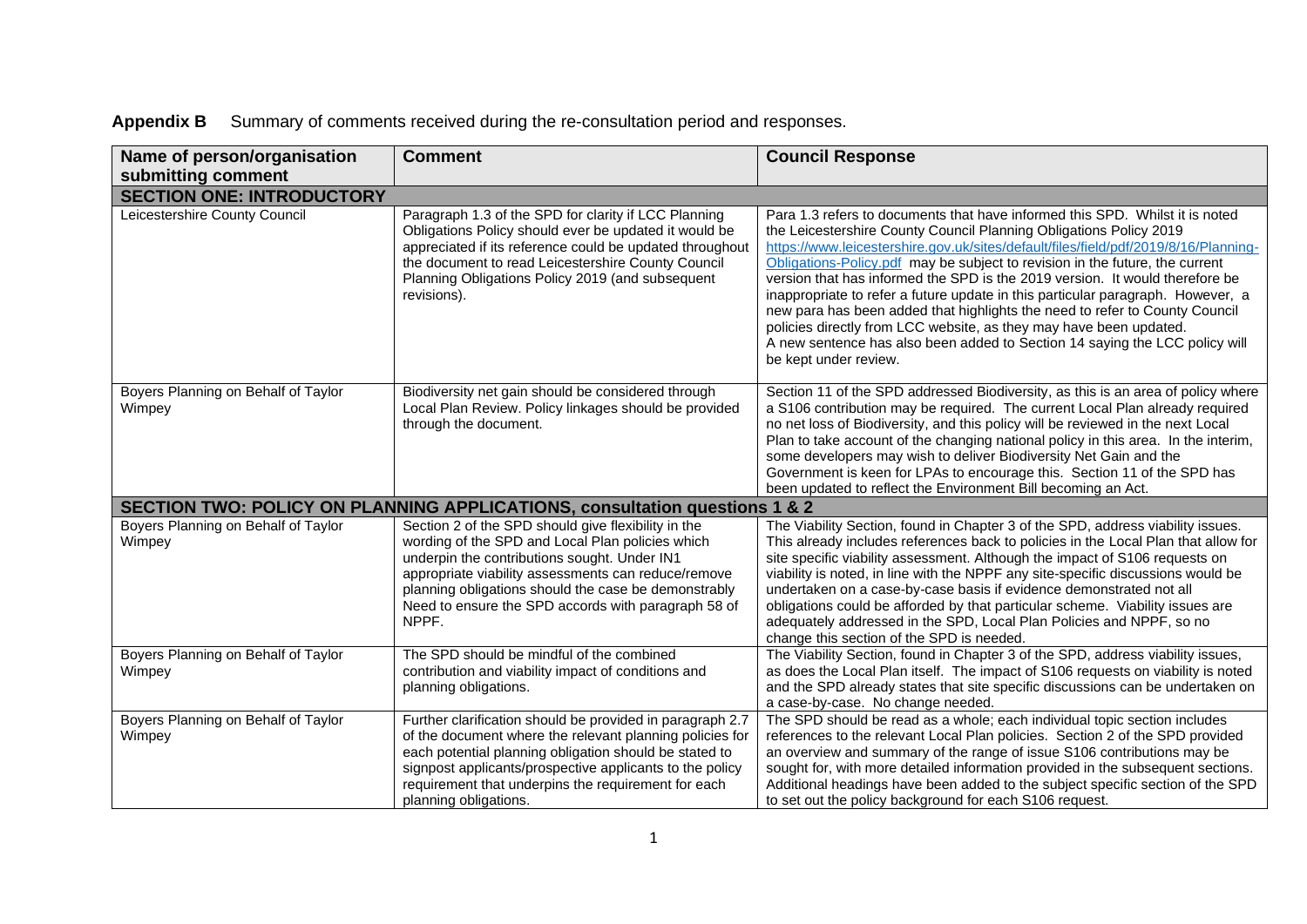| <b>Historic England</b>  | No Comments on SPD                                                                                                                                                                                                                                                                                                                                                                                                                                                                                                                                                   | Noted.                                                                                                                                                                                                                                                                                                                                                                                                                                                                                                                                                                                                                                                                                                                                               |
|--------------------------|----------------------------------------------------------------------------------------------------------------------------------------------------------------------------------------------------------------------------------------------------------------------------------------------------------------------------------------------------------------------------------------------------------------------------------------------------------------------------------------------------------------------------------------------------------------------|------------------------------------------------------------------------------------------------------------------------------------------------------------------------------------------------------------------------------------------------------------------------------------------------------------------------------------------------------------------------------------------------------------------------------------------------------------------------------------------------------------------------------------------------------------------------------------------------------------------------------------------------------------------------------------------------------------------------------------------------------|
| Leicester City Council   | Para 2.9 of the SPD refers to the two-tier system in the<br>County with responsibilities set out for the Districts and<br>Boroughs and the County being responsible for<br>highways. Reference to Leicester City Council is<br>required as being responsible for all functions including<br>highways $-3rd$ party contributions may be sought for<br>infrastructure where developments near the city<br>boundary might have impacts on the City.                                                                                                                     | Comment noted. Additional wording has been added to Section 3 to highlight<br>that the City and County Council's role as highways authority. No other<br>changes are needed.                                                                                                                                                                                                                                                                                                                                                                                                                                                                                                                                                                         |
| Mr. David Munnery        | An explicit reference to s106 could help provide greater<br>clarity                                                                                                                                                                                                                                                                                                                                                                                                                                                                                                  | Changes have been made to the wording and formatting of Section 2 to<br>improve clarity.                                                                                                                                                                                                                                                                                                                                                                                                                                                                                                                                                                                                                                                             |
| Lutterworth Town Council | Yes. We understand the rules around the justification<br>however are not necessarily clear as to whether or not<br>they are always applied. The rules around justification<br>would usually limit the content of an S106 agreement, in<br>that they have to comply with the three CIL tests.<br>However, we have experience where money is included<br>within an S106 agreement that is of no use to the<br>community whatsoever, while at the same time money<br>that is needed as a direct result of the development is<br>completely excluded from the agreement. | Comment noted. The scope of possible S106 contributions is informed by<br>adopted Local Plan Policies. As the SPD explains in Section 2 requests for<br>contributions also have to comply with the three tests under the CIL<br>Regulations 2019. An additional para has been added to Section One to<br>explain that policies set out what contribution can be sought for, and an<br>individual assessment of the application will be undertaken to determine what<br>will be sought for in relation to a particular scheme. An additional para has<br>been added to Section 3 that sets out how Town and Parishes Council can<br>contribute to s106 evidence and justification as part of their response to<br>planning application consultations. |
| Dr. Neil Burton          | This needs to be future proofed e.g. no gas connection,<br>orientation of roofs to allow PV panels, car charger<br>points, porous driveways, cycle paths to town centre,<br>etc. The new green agenda needs to be embedded.                                                                                                                                                                                                                                                                                                                                          | The SPD provide further detail on the application of adopted policies in the<br>Local Plan. The SPD itself cannot write policy. It will be for the next Local Plan<br>to review the current policies, including a review of policy on climate change.<br>No change to the SPD is needed.                                                                                                                                                                                                                                                                                                                                                                                                                                                             |
| Mr. Peter Jones          | By improved granularity of "cause" it will be easier to<br>achieve improved consistency of any valuation /award<br>in different communities or developments.                                                                                                                                                                                                                                                                                                                                                                                                         | Comment welcomed.                                                                                                                                                                                                                                                                                                                                                                                                                                                                                                                                                                                                                                                                                                                                    |
| Mr. Peter Jones          | These categories fine tune the specifics of the<br>obligations and thus render the basis of any allotment of<br>funds more transparent.                                                                                                                                                                                                                                                                                                                                                                                                                              | Comment welcomed.                                                                                                                                                                                                                                                                                                                                                                                                                                                                                                                                                                                                                                                                                                                                    |
| Lutterworth Town Council | Yes. It is fair to say that the scope of Section 106<br>contributions is clear. Whether local parishes think that<br>it goes far enough or is flexible enough to deal with<br>changing needs throughout the life of the creation of the<br>development is a different matter.                                                                                                                                                                                                                                                                                        | Comment welcomed. An additional para has been added to Section 3 that sets<br>out how Town and Parishes Council can contribute to s106 evidence and<br>justification as part of their response to planning application consultations.                                                                                                                                                                                                                                                                                                                                                                                                                                                                                                                |
| West Leicestershire CCG  | The LLR CCGs are supportive of the vision set out in<br>the policy and would want to work collectively with you<br>to understand in more detail how the local NHS can<br>contribute to its delivery. Many of the themes identified<br>in the policy will impact upon the wider determinants of<br>health and as a result population health outcomes. We<br>would therefore welcome working together to maximise                                                                                                                                                      | Comment welcomed. Opportunities for close working on the policy framework<br>for Health will be an important part of the next Local Plan. Early engagement<br>with the LLR CCG in this process will be important and welcome.                                                                                                                                                                                                                                                                                                                                                                                                                                                                                                                        |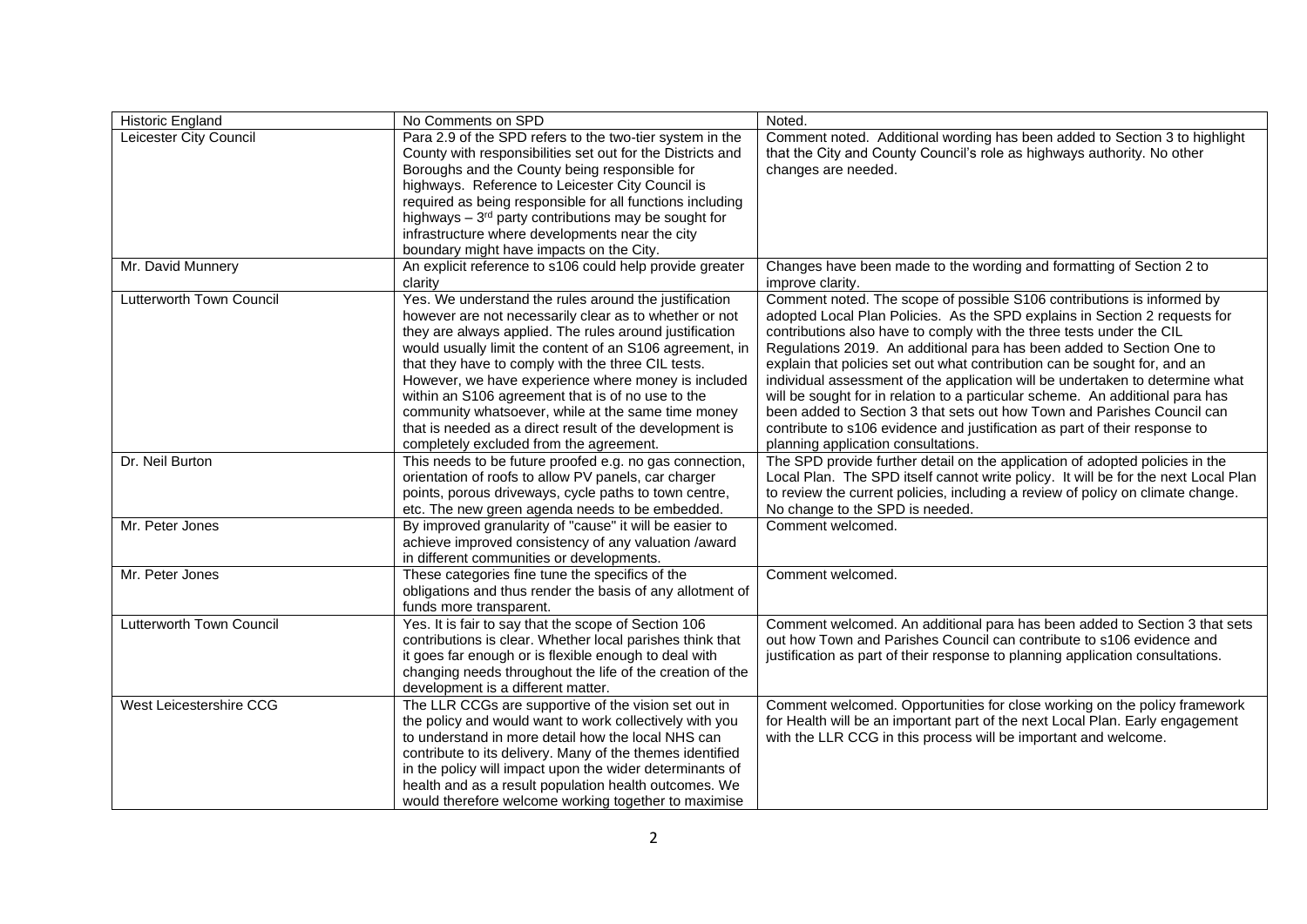|                                              | opportunities to improve the health and wellbeing of the<br>population.                                                                                                                                                                                                                                                                                                                                                                                      |                                                                                                                                                                                                                                                                                                                                                                                                                                                                                                                                                                                                                                                                                                                                                                                                                                                                             |
|----------------------------------------------|--------------------------------------------------------------------------------------------------------------------------------------------------------------------------------------------------------------------------------------------------------------------------------------------------------------------------------------------------------------------------------------------------------------------------------------------------------------|-----------------------------------------------------------------------------------------------------------------------------------------------------------------------------------------------------------------------------------------------------------------------------------------------------------------------------------------------------------------------------------------------------------------------------------------------------------------------------------------------------------------------------------------------------------------------------------------------------------------------------------------------------------------------------------------------------------------------------------------------------------------------------------------------------------------------------------------------------------------------------|
| Severn Trent Water Ltd                       | We do not have any comment to make regarding this<br>consultation.                                                                                                                                                                                                                                                                                                                                                                                           | Noted.                                                                                                                                                                                                                                                                                                                                                                                                                                                                                                                                                                                                                                                                                                                                                                                                                                                                      |
|                                              | <b>SECTION THREE: MANAGING PLANNING OBLIGATIONS, consultation question 3</b>                                                                                                                                                                                                                                                                                                                                                                                 |                                                                                                                                                                                                                                                                                                                                                                                                                                                                                                                                                                                                                                                                                                                                                                                                                                                                             |
| Leicester City Council                       | Paragraph 3.6 of the SPD is considered very general<br>about cross boundary Planning applications.<br>Suggested reference to Leicester City required as being<br>responsible for all functions including highways - 3rd<br>party contributions may be sought for infrastructure<br>where developments near the city boundary might have<br>impacts on the City.                                                                                              | Para 3.6 has been relocated within the document to create a separate stand-<br>alone section on cross-boundary application (This also removed some<br>duplication in the previous version of the SPD).<br>The SPD should be read as whole and para 3.6 explains the split of function in<br>two-tier authorities as is the case in Harborough. Consultation with<br>neighbouring authorities may involve other borough and district councils in<br>Leicestershire and/or the unitary authorities of Leicester City, North<br>Northamptonshire and West Northamptonshire. The SPD already stated that<br>neighbouring authorities would be consulted on schemes that may have cross-<br>boundary implications. This has now been expanded to include specific<br>reference to the fact the neighbouring authority may be a district, borough,<br>county or unitary councils. |
| Leicester City Council                       | Paragraph 3.13 of the SPD - a suggested amendment<br>to the first sentence to read "where an application site<br>lies partially within or having a substantial impact on<br>services or the environment of a neighbouring local<br>authority                                                                                                                                                                                                                 | Comment noted. SPD changed as suggested.                                                                                                                                                                                                                                                                                                                                                                                                                                                                                                                                                                                                                                                                                                                                                                                                                                    |
| Boyer Planning on behalf of Taylor<br>Wimpey | Paragraph 3.14 of the SPD important the 3 tests under<br>CIL Regulation 122 and NPPF 57 are met when the<br>Council assesses planning obligations requests.<br>Agreed with overall approach but should be mindful of<br>combined contributions and viability of planning<br>conditions and obligations. Considers Policy IN1 does<br>not provide sufficient consideration of the combined<br>impact of conditions and planning obligations.                  | The Local Plan has been through the statutory plan making processes including<br>the production of a Local Plan Viability Assessment and Infrastructure Delivery<br>Plan (IDP). Policy IN1 is adopted, and therefore its content is outside of the<br>remit of the SPD. National and Local Plan policies already allow for site<br>specific viability appraisals. The Viability Section, found in Chapter 3 of the<br>SPD, address viability issues, as does the Local Plan itself. No further changes<br>needed.                                                                                                                                                                                                                                                                                                                                                           |
| Boyer Planning on behalf of Taylor<br>Wimpey | Further clarity should be provided as to the extent of<br>additional contributions that could be sought for the<br>maintenance of assets secured through planning<br>obligations, and what the policy justification would be by<br>which the requested sum would be derived from.<br>Naturally, it is appreciated that this sum will vary on a<br>case-by-case basis, however a calculation for how this<br>sum is arrived at would be fair and transparent. | Policy GI2 in the Local Plan includes the requirement for the responsibilities for<br>management and maintenance of the open space, sport, and recreation facility<br>to be established prior to development commencing. The most appropriate<br>mechanism for this will depend on specific circumstances of the site and the<br>facilities provided. Section 4 of the SPD provides further guidance on this issue<br>and has been amended to include specific reference to the potential for a<br>financial contribution for maintenance.                                                                                                                                                                                                                                                                                                                                  |
| Leicester City Council                       | Paragraph 3.16 of the SPD only refers to County being<br>responsible for highways and transportation with no                                                                                                                                                                                                                                                                                                                                                 | Section 3 has expanded to include specific reference to the Highways Authority<br>role of the County (as Harborough is a two tier authority) and the City (as a<br>neighbouring authority).                                                                                                                                                                                                                                                                                                                                                                                                                                                                                                                                                                                                                                                                                 |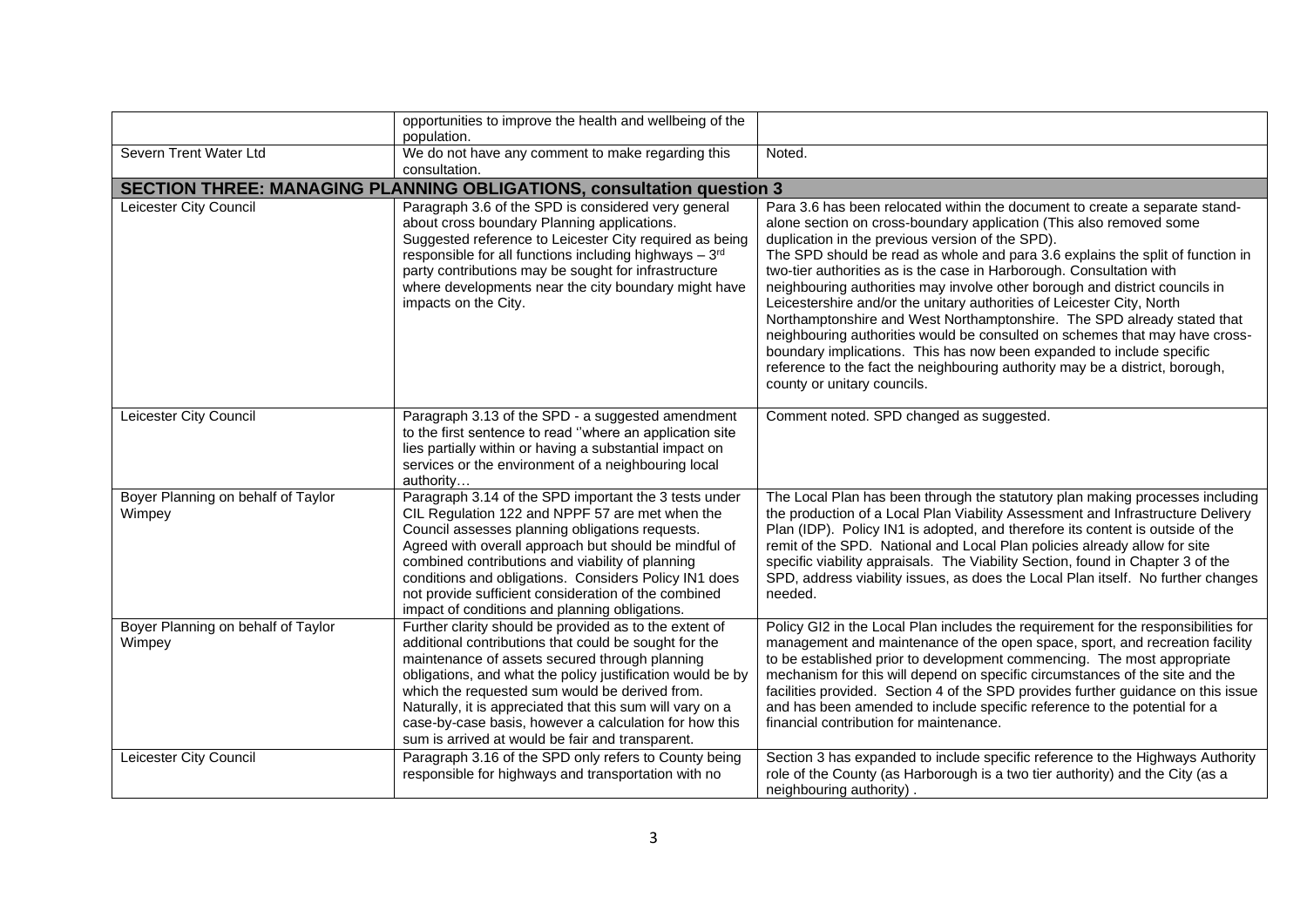|                                              | reference to the City. Reference City Council as<br>infrastructure provider for highways in city.                                                                                                                                                                                                                                                                                                                                                                                                                                                                                                                                                                                                                                                                                        |                                                                                                                                                                                                                                                                                                                                                                                                                                                                                                                                                                                                                                                                                                                                                                       |
|----------------------------------------------|------------------------------------------------------------------------------------------------------------------------------------------------------------------------------------------------------------------------------------------------------------------------------------------------------------------------------------------------------------------------------------------------------------------------------------------------------------------------------------------------------------------------------------------------------------------------------------------------------------------------------------------------------------------------------------------------------------------------------------------------------------------------------------------|-----------------------------------------------------------------------------------------------------------------------------------------------------------------------------------------------------------------------------------------------------------------------------------------------------------------------------------------------------------------------------------------------------------------------------------------------------------------------------------------------------------------------------------------------------------------------------------------------------------------------------------------------------------------------------------------------------------------------------------------------------------------------|
| National Highways, Rep ID: 8361              | Paragraph 3.16 of the SPD noted that reference to<br>National Highways(NH) as one of the Infrastructure<br>providers has been removed. NH has a statutory role in<br>the planning process consider it should be included as<br>a key infrastructure provider.                                                                                                                                                                                                                                                                                                                                                                                                                                                                                                                            | Section 3 has been amended to include reference to Highways England.                                                                                                                                                                                                                                                                                                                                                                                                                                                                                                                                                                                                                                                                                                  |
| Boyer Planning on behalf of Taylor<br>Wimpey | The provision of further guidance on monitoring and the<br>monitoring fees background evidence paper is<br>welcomed. Requirement for Infrastructure Funding<br>Statement (IFS) is key part of the process. Monitoring<br>fee must comply with 3 tests under Regulation 122 of<br>CIL Regulations. Case law requires that fees must be<br>reasonable reflect actual cost of monitoring.<br>Monitoring Fee Background Evidence Paper is<br>welcomed. What mechanism is in place to reduce the<br>monitoring fee should site visits be able to be<br>undertaken to assess more than one trigger point.<br>Modern working practices could reduce the need for<br>site visits by regular dialogue with developers - explore<br>ways to innovate solutions and effective working<br>practices. | The Monitoring Fee Background Evidence Paper clearly sets out the way the<br>monitoring fees have been calculated and the evidence to support the<br>approach. Site visits are currently an essential element of monitoring approach<br>in Harborough, and the approach to monitoring fees is based on the number of<br>site visits required. The Monitoring Fee Background Evidence Paper already<br>says in para 3.12 that 'where trigger points are concurrent it is reasonable to<br>assume a single site visit would be made to assess multiple triggers'. So, this<br>has already been factored into the calculations. As required by National<br>Guidance LPAs must report on monitoring fees in their Infrastructure Funding<br>Statements. No change needed. |
| Dr. Neil Burton                              | Get ahead of the game! Bring the green agenda to the<br>fore in the guidance e.g. no gas connection (heat<br>pumps), water conservation measures, solar PV fitted<br>as standard along with car charging points (roof<br>orientation), porous driveways, pedestrian/cycle ways to<br>community facilities and town centre, etc.                                                                                                                                                                                                                                                                                                                                                                                                                                                          | The SPD provide further detail on the application of policies in the Local Plan.<br>The SPD itself cannot write policy. It will be for the next Local Plan to review<br>the current policies, including a review of policy on climate change. No change<br>to the SPD is needed.                                                                                                                                                                                                                                                                                                                                                                                                                                                                                      |
| Mr. Peter Jones                              | The requirement is clear and explicit in terms of<br>developer liability. There are also clear statements on<br>public access and independent evaluation which will<br>further aid transparency compared to the current<br>opaque process.                                                                                                                                                                                                                                                                                                                                                                                                                                                                                                                                               | Comment noted. Support welcomed.                                                                                                                                                                                                                                                                                                                                                                                                                                                                                                                                                                                                                                                                                                                                      |
| Leicestershire County Council                | The County Council is concerned that HDC may<br>prioritise contributions due to it and perhaps waive<br>contributions due to the county council in the event of<br>any viability challenges; this is not specifically<br>addressed and the only example mentioned relates to<br>affordable housing, which is a district specific function.<br>Further clarity and assurances on this would be<br>appreciated.<br>In the event that there is a viability challenge against<br>the County Councils' requests, early engagement with                                                                                                                                                                                                                                                        | National policies and policies in the Local Plan allow for site specific viability<br>assessment where the impact of S106 requests undermine viability. Any site-<br>specific discussions would be undertaken on a case-by-case basis informed by<br>evidence the evidence presented. If it was accepted that the burden of Section<br>106 requests for a particular scheme made the development unviable<br>negotiations would proceed on the basis of finding a viable scheme that<br>delivered maximum public benefits and was acceptable in planning terms. This<br>would include ongoing engagement with all relevant parties. No change<br>needed to SPD.                                                                                                       |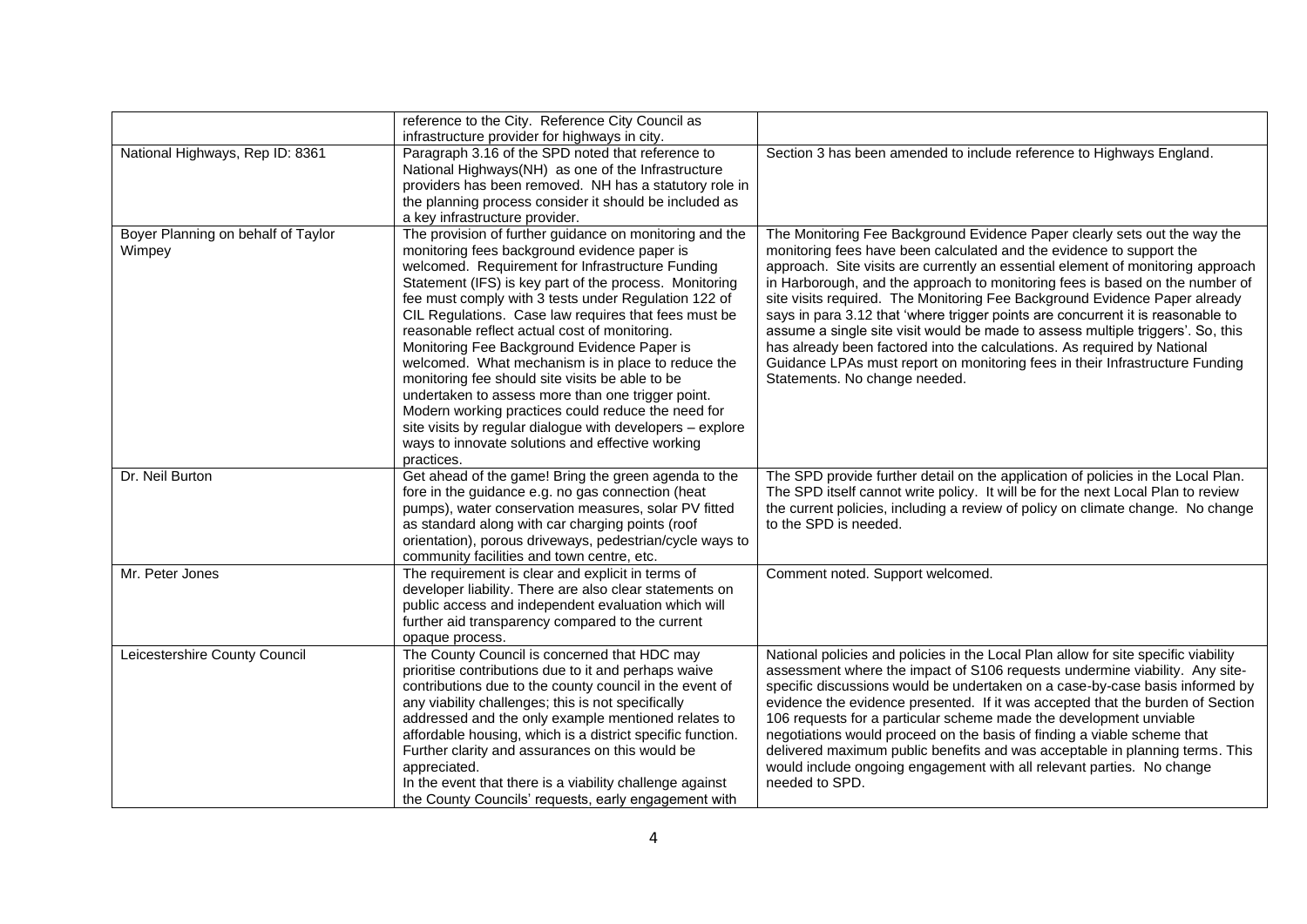|                                                                                         | the County Councils Planning Obligations Team is very<br>much welcomed and encouraged.                                                                                                                                                                                                                                                                                                                                                                                                                                                                                                                                                                                                                                                                                                                                                                                                                                                                                                                                                                                                                                                                                                                                                                                                                                                                                                                                            |                                                                                                                                                                                                                                                                                                                                                                                                                                                                                                                                                                                                                             |  |
|-----------------------------------------------------------------------------------------|-----------------------------------------------------------------------------------------------------------------------------------------------------------------------------------------------------------------------------------------------------------------------------------------------------------------------------------------------------------------------------------------------------------------------------------------------------------------------------------------------------------------------------------------------------------------------------------------------------------------------------------------------------------------------------------------------------------------------------------------------------------------------------------------------------------------------------------------------------------------------------------------------------------------------------------------------------------------------------------------------------------------------------------------------------------------------------------------------------------------------------------------------------------------------------------------------------------------------------------------------------------------------------------------------------------------------------------------------------------------------------------------------------------------------------------|-----------------------------------------------------------------------------------------------------------------------------------------------------------------------------------------------------------------------------------------------------------------------------------------------------------------------------------------------------------------------------------------------------------------------------------------------------------------------------------------------------------------------------------------------------------------------------------------------------------------------------|--|
| William Davis Ltd                                                                       | The first sentence of paragraph 3.2 should be rewritten<br>to be clearer. At present it could be interpreted as<br>applicants being required to provide details of the<br>impact on infrastructure. It is be amended to read<br>"Planning applications should be accompanied by<br>sufficient details to allow the likely impacts to be<br>identified and understood by stakeholders".<br>Paragraph 3.21 requires that draft Heads of Terms for a<br>s106 agreement are available before applications are<br>determined. An application is only determined once the<br>decision notice is issued at which point a fully signed<br>s106 agreement should be available. As such this<br>should be amended to read "Planning applications<br>which require a planning obligation will not be taken to<br>planning committee until there is a draft Heads of<br>Terms for s106 Obligation".<br>William Davis support the proposal in Paragraph 3.24 to<br>allow drafts of s106 agreed to be prepared by the<br>applicant. This will help speed up the negotiation<br>process.<br>The proposal in Paragraph 3.25 for draft versions of the<br>s106 to be made publicly available is not supported.<br>There are often several iterations of these documents<br>with subsequent changes as negotiations proceed. It is<br>likely to be confusing for members of the public if<br>several versions are available. It is recommended that | The suggested 3.2 wording for para helps provide clarity for developers on<br>what it expected of them. The suggested wording has been added in Section 3<br>but as a stand-alone paragraph.<br>SPD has been amended to include reference to the need for a draft a planning<br>draft Heads of Terms for S106 and what should be included within it.<br>Support for para 3.24 welcomed.<br>SPD has been amended to make it clear that the final version of the S106<br>agreement will be made publicly available. It may be in some cases earlier<br>versions are shared but this may not be the case in all circumstances. |  |
|                                                                                         | only the final signed draft is made available                                                                                                                                                                                                                                                                                                                                                                                                                                                                                                                                                                                                                                                                                                                                                                                                                                                                                                                                                                                                                                                                                                                                                                                                                                                                                                                                                                                     |                                                                                                                                                                                                                                                                                                                                                                                                                                                                                                                                                                                                                             |  |
| <b>Lutterworth Town Council</b>                                                         | No. Object - In the previous consultation, there were<br>numerous comments regarding the need to consult with<br>local communities about local needs. We fully support<br>the proposals agreed at the Cabinet Meeting of 10th<br>May 2021, particularly Appendix A and the reference to<br>consultation, and on 30th June 2021 we were assured<br>by the Leader and Chief Executive that ALL S106<br>agreements would be formed following consultation with<br>the relevant local Parish and Town Councils. This has<br>not happened, and it needs to in order to generate trust<br>and integrity in the system                                                                                                                                                                                                                                                                                                                                                                                                                                                                                                                                                                                                                                                                                                                                                                                                                   | The SPD has been updated to include clearer references to the role of Town<br>and Parish Councils in responding to planning application consultations, and<br>how they can use this process to flag any comments, concerns or requests for<br>s106 contributions, which will then be considered by the DM officer. The<br>section on two tier authority has also been expanded with an additional section<br>about s106 elements which are which are not District or County Council<br>functions, including reference to the role of Town and Parish Councils.                                                              |  |
| SECTION FOUR : TRIGGER POINTS FOR PLANNING OBLIGATIONS, consultation questions 4, 5 & 6 |                                                                                                                                                                                                                                                                                                                                                                                                                                                                                                                                                                                                                                                                                                                                                                                                                                                                                                                                                                                                                                                                                                                                                                                                                                                                                                                                                                                                                                   |                                                                                                                                                                                                                                                                                                                                                                                                                                                                                                                                                                                                                             |  |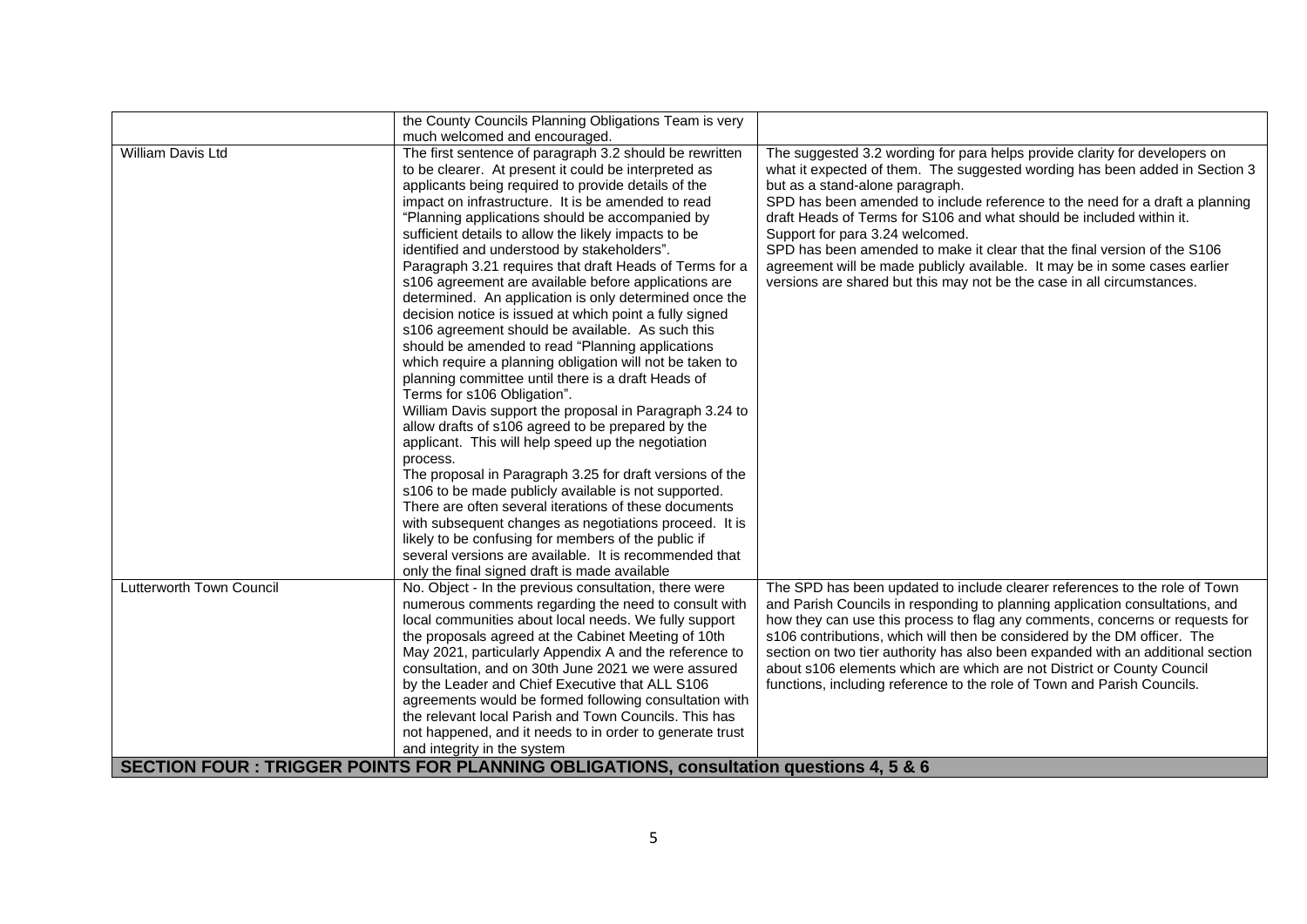| Pegasus Planning Group on behalf of<br>Davidsons Development | Section 4 of the SPD discusses trigger points for<br>planning obligations. Paragraph 4.1 refers to trigger<br>points to be agreed in section 106 agreements linked to<br>particular milestones, with examples given<br>commencement of development, first occupation or at<br>50% occupation. As worded the SPD suggests that the<br>only trigger points will be at commencement of<br>development and at 50% of occupation. The SPD<br>should be clear that trigger points will vary depending<br>on the proposed development and nature and timing of<br>associated contributions. The SPD should be amended<br>to make it clear that appropriate trigger points will be a<br>matter for agreement between the applicant and the<br>Council in relation to individual development proposals. | The SPD has been amended to make it clearer that the trigger point example,<br>is an example, and trigger points would be negotiated and agreed with the<br>developer.                                                                                                                                                                                      |
|--------------------------------------------------------------|------------------------------------------------------------------------------------------------------------------------------------------------------------------------------------------------------------------------------------------------------------------------------------------------------------------------------------------------------------------------------------------------------------------------------------------------------------------------------------------------------------------------------------------------------------------------------------------------------------------------------------------------------------------------------------------------------------------------------------------------------------------------------------------------|-------------------------------------------------------------------------------------------------------------------------------------------------------------------------------------------------------------------------------------------------------------------------------------------------------------------------------------------------------------|
| Boyer Planning on behalf of Taylor<br>Wimpey                 | Further clarification should be provided as to the extent<br>of additional contributions that could be sought for the<br>maintenance of assets secured through planning<br>obligations and what the policy justification would be by<br>which the requested sum would be derived from.                                                                                                                                                                                                                                                                                                                                                                                                                                                                                                         | The planning obligations SPD sets out that site specific requirements which<br>could include maintenance where justified. No change needed.                                                                                                                                                                                                                 |
| Boyer Planning on behalf of Taylor<br>Wimpey                 | Monitoring fees must be appropriate in the context of<br>the three CIL tests as contained in Regulation 122 of<br>the 2011 and 2019 Regulations. Such costs must be<br>proportionate, reasonable and reflect the actual cost of<br>monitoring.                                                                                                                                                                                                                                                                                                                                                                                                                                                                                                                                                 | The SPD already clearly states that all obligations must meet the CIL Tests. An<br>additional para has been added to Section One to explain that policies set out<br>what contribution can be sought for, and an individual assessment of the<br>application will be undertaken to determine what will be sought for in relation to<br>a particular scheme. |
| Davidsons Developments Limited                               | Concern about the reference to trigger points implies<br>that triggers will relate to 50% completion and should be<br>clearer that triggers will depend on the particular<br>circumstances of the site                                                                                                                                                                                                                                                                                                                                                                                                                                                                                                                                                                                         | The SPD has been amended to make it clearer that the trigger point example,<br>is an example, and trigger points would be negotiated and agreed with the<br>developer.                                                                                                                                                                                      |
| William Davis Ltd                                            | The ability to phase payments in Paragraph 4.2 is<br>supported. However, as written, it is considered that this<br>paragraph could give the impression that there will only<br>be two tranches. It is considered that it would read<br>better as follows. "Subsequent tranches would be<br>payable at levels of occupation to be agreed."                                                                                                                                                                                                                                                                                                                                                                                                                                                      | The SPD has been amended to make it clearer that the trigger point example,<br>is an example, and trigger points would be negotiated and agreed with the<br>developer.                                                                                                                                                                                      |
| Leicestershire County Council                                | With reference to 4.7 it would be appreciated if the<br>County Council's legal fees could also be referenced<br>within this point as we will also seek to recover legal<br>costs in a similar way to HDC                                                                                                                                                                                                                                                                                                                                                                                                                                                                                                                                                                                       | The Legal and Monitoring Fees section of Section 4 of the SPD refers to the<br>District Council. The County Council functions, including requests for their<br>monitoring and legal fees, are addressed elsewhere in the document. No<br>change needed to this paragraph.                                                                                   |
| Dr. Neil Burton                                              | Support green agenda embedded                                                                                                                                                                                                                                                                                                                                                                                                                                                                                                                                                                                                                                                                                                                                                                  | Comment noted.                                                                                                                                                                                                                                                                                                                                              |
| Mr. P. Jones                                                 | In North Kilworth on 2 separate developments<br>maintenance liabilities have been sidestepped,<br>apparently via buried clauses in property sale deeds.<br>On one the site is claimed as an offset for S106                                                                                                                                                                                                                                                                                                                                                                                                                                                                                                                                                                                    | Paragraph 4.6 and 4.7 of the SPD references the maintenance of assets<br>secured through planning obligations. The approach is considered appropriate<br>and will be on a case-by-case basis. No further clarification required. No<br>change to SPD.                                                                                                       |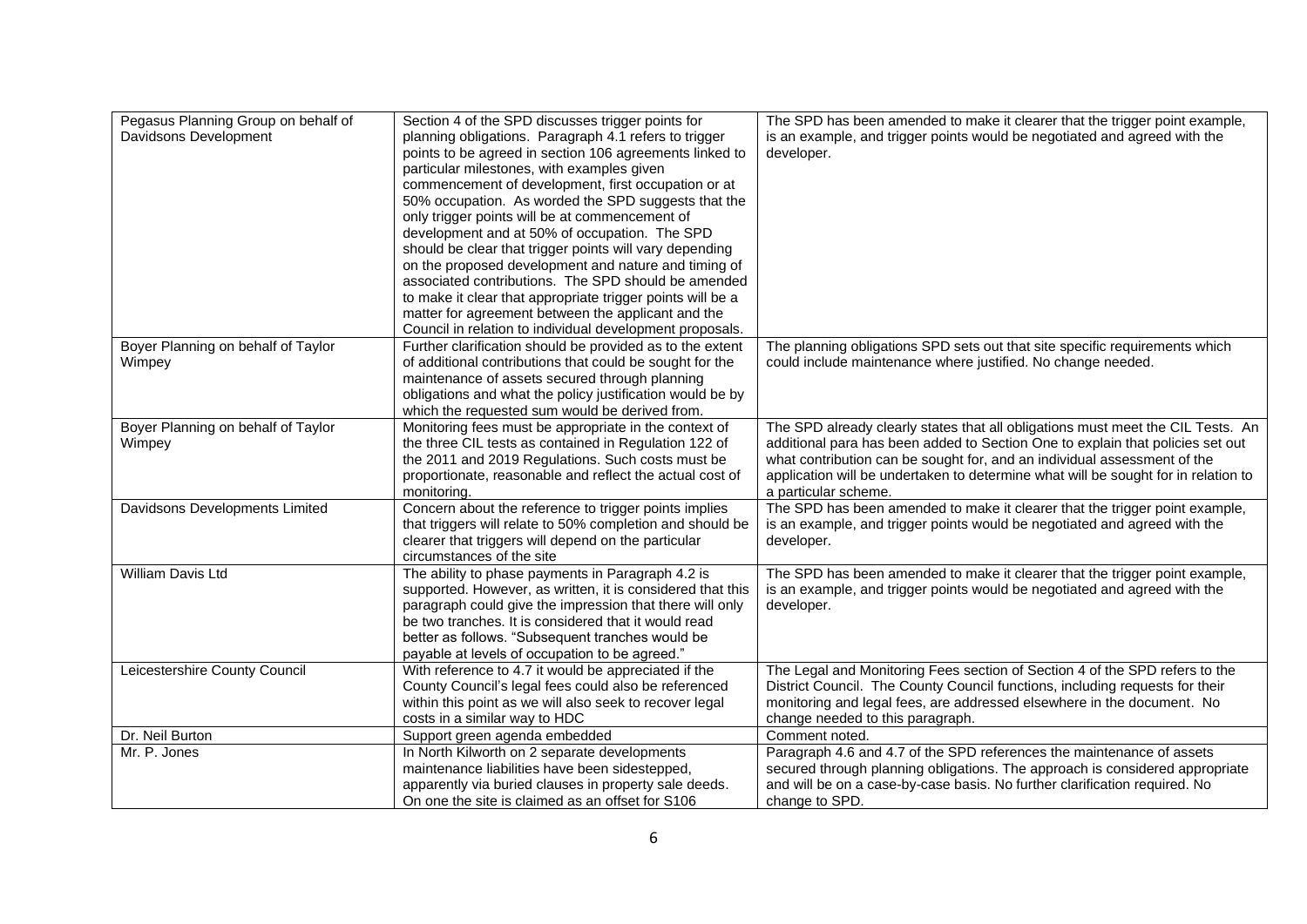|                                        | liabilities. On the other it is not clear, so any changes                    |                                                                                    |
|----------------------------------------|------------------------------------------------------------------------------|------------------------------------------------------------------------------------|
|                                        | need to highlight this risk.                                                 |                                                                                    |
| Leicestershire County Council          | Point 4.4 and the wording around "payment of                                 | The District Council approach to late payment is that each case would be           |
|                                        | financial obligations significantly beyond the stipulated                    | judged individually with reference to the s106 agreement and specific              |
|                                        | trigger points" which references interest charged on                         | circumstances of the non or late payment. No change to SPD.                        |
|                                        | late payments is too vague; could "significantly beyond"                     |                                                                                    |
|                                        | be clarified                                                                 |                                                                                    |
| Leicestershire County Council          | Yes - this is clearly a robust methodology of calculating                    | The Schedule of Costs 2021/22 was consulted on as part of the SPD re-              |
|                                        | monitoring fees, however there is no reference to                            | consultation. This sets out that the figures will be subject to review, usually on |
|                                        | reviewing these fees in the future; has the frequency of                     | an annual basis. Section 4 has been amended to explain fees will be reviewed       |
|                                        | review been considered or agreed?                                            | to ensure they reflect actual costs.                                               |
| Mr. P. Jones                           | Question 4 - Quite clear                                                     | Comment noted No change to SPD                                                     |
| Mr.Peter Jones                         | Answer to question 5 - Seems quite clear.                                    | Comment noted                                                                      |
| Lutterworth Town Council               | Do you have any comments on monitoring fee? No                               | Comment noted                                                                      |
| Lutterworth Town Council               | Does the revised SPD provide clear guidance the Legal                        | Comment Noted. Support welcomed                                                    |
|                                        | and monitoring fees. Yes.                                                    |                                                                                    |
| Lutterworth Town Council               | There is significant concern regarding the maintenance                       | Policy GI2 in the Local Plan includes the requirement for the responsibilities for |
|                                        | of assets and facilities following the completion of a                       | management and maintenance of the open space, sport, and recreation facility       |
|                                        | development. It cannot be left to developers to ensure                       | to be established prior to development commencing. The most appropriate            |
|                                        | that adequate arrangements are in place, simply                              | mechanism for this will depend on specific circumstances of the site and the       |
|                                        | because they either move on and fail to maintain or sell                     | facilities provided. Section 4 of the SPD provides further guidance on this issue  |
|                                        | the obligation out to a company whose details are not                        | and has been amended to include specific reference to the potential for a          |
|                                        | known to local councils, making it difficult to chase. If                    | financial contribution for maintenance.                                            |
|                                        | District Councils are not going to take responsibility for                   | The section on two tier authority has also been expanded with an additional        |
|                                        | the effects of approved planning, then finance must be                       | section about s106 elements which are which are not District or County Council     |
|                                        | put in place through S106 to allow local councils to fund                    | functions, including reference to the role of Town and Parish Councils.            |
|                                        | the maintenance.                                                             |                                                                                    |
| Lutterworth Town Council, Rep ID: 8350 | No comment (question 6 on the monitoring fee                                 | Comment noted. No change to SPD.                                                   |
|                                        | background paper evidence).                                                  |                                                                                    |
| Boyer Planning on behalf of Taylor     | Create a Developer Forum to explore the opportunities                        | The Monitoring Fee Background Evidence Paper clearly sets out the way the          |
| Wimpey                                 | available which can be taken in regard to Monitoring                         | monitoring fees have been calculated and the evidence to support the               |
|                                        | Fees to reduce time and cost for the Council and                             | approach. The suggestion of raising this at a Developers Forum will be             |
|                                        | developers.                                                                  | forwarded to DM.                                                                   |
|                                        | <b>SECTION FIVE: AFFORDABLE HOUSING, consultation questions 7, 8 &amp; 9</b> |                                                                                    |
| Boyer Planning on Behalf of Taylor     | The updated guidance in this section of the SPD is                           | Commented welcomed. The new HENA will inform the next Local Plan.                  |
| Wimpey                                 | welcomed. It is acknowledged that the starting point for                     |                                                                                    |
|                                        | the affordable housing mix is to be derived from the                         |                                                                                    |
|                                        | table contained in Paragraph 5.15 of the Planning                            |                                                                                    |
|                                        | Obligations SPD. However, it is welcomed that an                             |                                                                                    |
|                                        | alternative mix can be provided should this be justified                     |                                                                                    |
|                                        | against detailed local housing needs evidence or                             |                                                                                    |
|                                        | evidence contained in Neighbourhood Plans. Such                              |                                                                                    |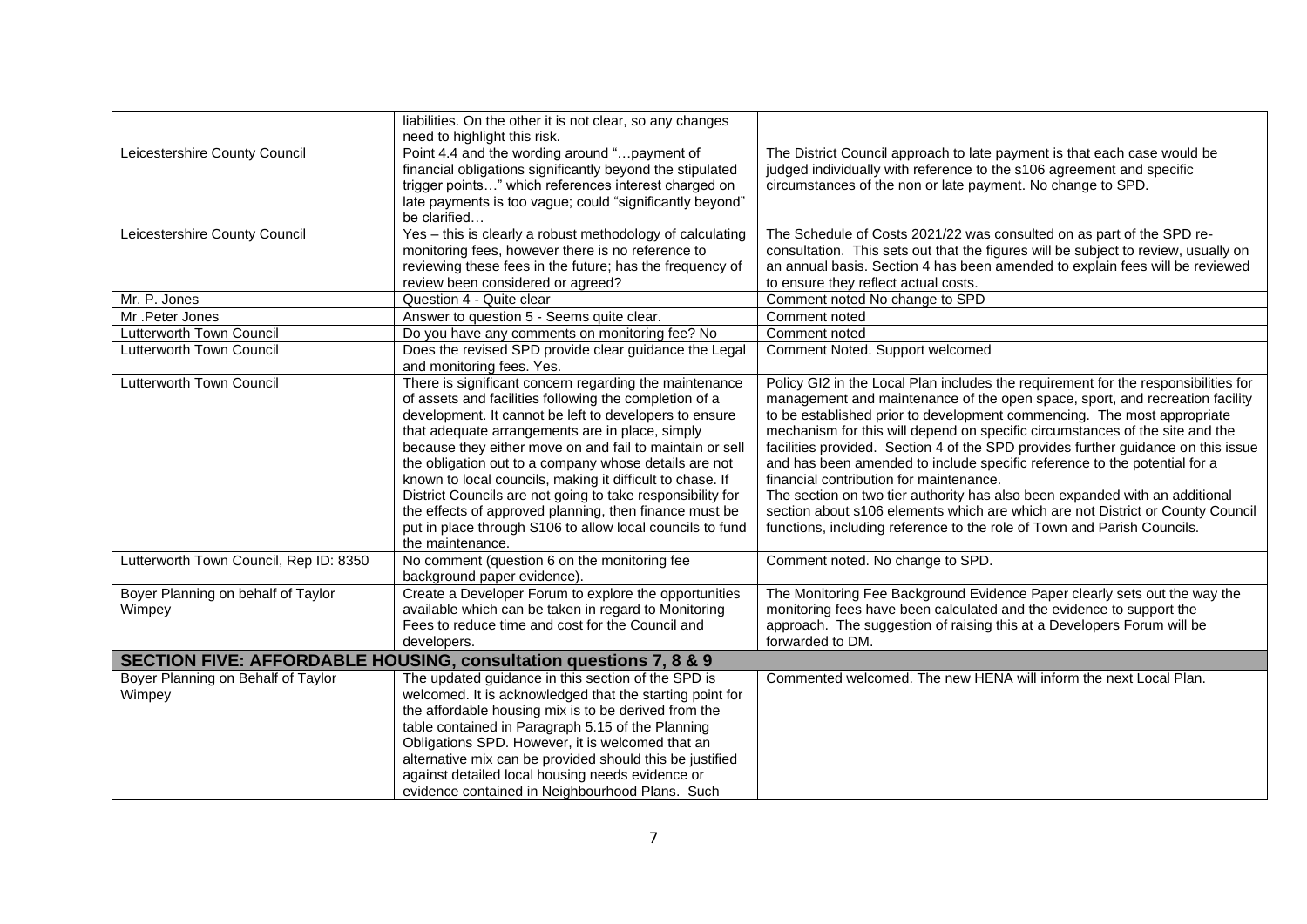|                                                               | evidence should include the revised HEDNA mix which<br>will inform the Local Plan.                                                                                                                                                                                                                                                                                                                                                                                                                                                                                                                                                                                                                                                                                        |                                                                                                                                                                                                                                                                                                                                                                                                                                                                                                                                                                                                                                                                                                                                                                                |
|---------------------------------------------------------------|---------------------------------------------------------------------------------------------------------------------------------------------------------------------------------------------------------------------------------------------------------------------------------------------------------------------------------------------------------------------------------------------------------------------------------------------------------------------------------------------------------------------------------------------------------------------------------------------------------------------------------------------------------------------------------------------------------------------------------------------------------------------------|--------------------------------------------------------------------------------------------------------------------------------------------------------------------------------------------------------------------------------------------------------------------------------------------------------------------------------------------------------------------------------------------------------------------------------------------------------------------------------------------------------------------------------------------------------------------------------------------------------------------------------------------------------------------------------------------------------------------------------------------------------------------------------|
| Boyer Planning On Behalf of Taylor<br>Wimpey                  | Amendments made to the SPD in this section are<br>welcomed regarding the inclusion of First Homes. As is<br>set out in the SPD the current Local Plan Policies on<br>affordable housing will continue to apply until the next<br>Local Plan is adopted and therefore it is not the role of<br>the SPD to introduce new or amended existing policy<br>on this subject.                                                                                                                                                                                                                                                                                                                                                                                                     | Support welcomed.                                                                                                                                                                                                                                                                                                                                                                                                                                                                                                                                                                                                                                                                                                                                                              |
| Pegasus Planning Group on behalf of<br>Davidsons Developments | Paragraph 5.13 to 5.17 of the SPD sets out the<br>approach to housing mix including affordable housing<br>mix. Previously commented on this section and note it<br>has been clarified that Table 1 provides a housing mix<br>profile related to Affordable Housing. Helpful<br>clarification                                                                                                                                                                                                                                                                                                                                                                                                                                                                              | Support welcomed.                                                                                                                                                                                                                                                                                                                                                                                                                                                                                                                                                                                                                                                                                                                                                              |
| Dr. Neil Burton                                               | Staged development to ensure affordable housing is<br>included in every phase                                                                                                                                                                                                                                                                                                                                                                                                                                                                                                                                                                                                                                                                                             | Section 106 agreements can include clauses relating to the phasing of<br>development, including when affordable housing must be provided. These are<br>site specific and negotiated on a case-by-case basis.                                                                                                                                                                                                                                                                                                                                                                                                                                                                                                                                                                   |
| William Davis Ltd                                             | It is considered that the tenure split of affordable<br>housing should make provision for First Homes. It is<br>also considered that a different level or mix of<br>affordable housing should be considered in a wider<br>range of circumstances, not just to make the<br>development viable, including when it will suit the<br>character of the area or achieve more sustainable<br>outcomes.<br>It should be clarified that Discounted Market Sales form<br>part of the Intermediate tenure type and should be<br>supported as part of the tenure mix include in the SPD.                                                                                                                                                                                              | The SPD already says that the definition of Affordable Housing has been<br>expanded by National Policy to include First Homes. No change needed<br>Although the SPD Viability Section and the Local Plan itself indicate changes<br>may be made to house types to improve viability, Policy H5 of the adopted<br>Local Plan already states that major housing development should provide a mix<br>of house types informed by up-to-date evidence of need.<br>The SPD already refers to low cost homes for sale as forming part of the<br>affordable housing mix. A specific reference to the term Discounted Market<br>Sale has been added.                                                                                                                                    |
| William Davis Ltd                                             | It is considered that the issue of First Homes should be<br>not be delayed until the next Local Plan and should be<br>addressed in the SPD. The transitional arrangements<br>put in place by the Government apply to the preparation<br>of the Local Plan and to planning applications which<br>have already been submitted (or subject to substantial<br>pre-application discussion) and are determined before<br>March 2022; as such applications to be determined<br>after March 2022 should therefore include First Homes.<br>While it is noted that the Government has yet to issue<br>the s106 templates the NPPG allows for local planning<br>authorities to deliver First Homes in advance of this. It is<br>our view that Harborough BC should therefore address | The SPD sets out that in line with Government Policy consideration of First<br>Homes will be an important part of the next Harborough Local Plan. The SPD<br>reiterates the guidance that the appropriate place to consider if there is<br>evidence to justify a higher level of discount and/or local connection criteria for<br>First Homes in Harborough is through the plan making process. Section 5 of<br>the SPD already makes reference to the transitional arrangements for First<br>Homes and includes recognition of the potential for First Homes exception<br>sites. As with planning applications in general, an application for First Homes<br>would be considered against the adopted Local Plan policy, national policy and<br>other material considerations. |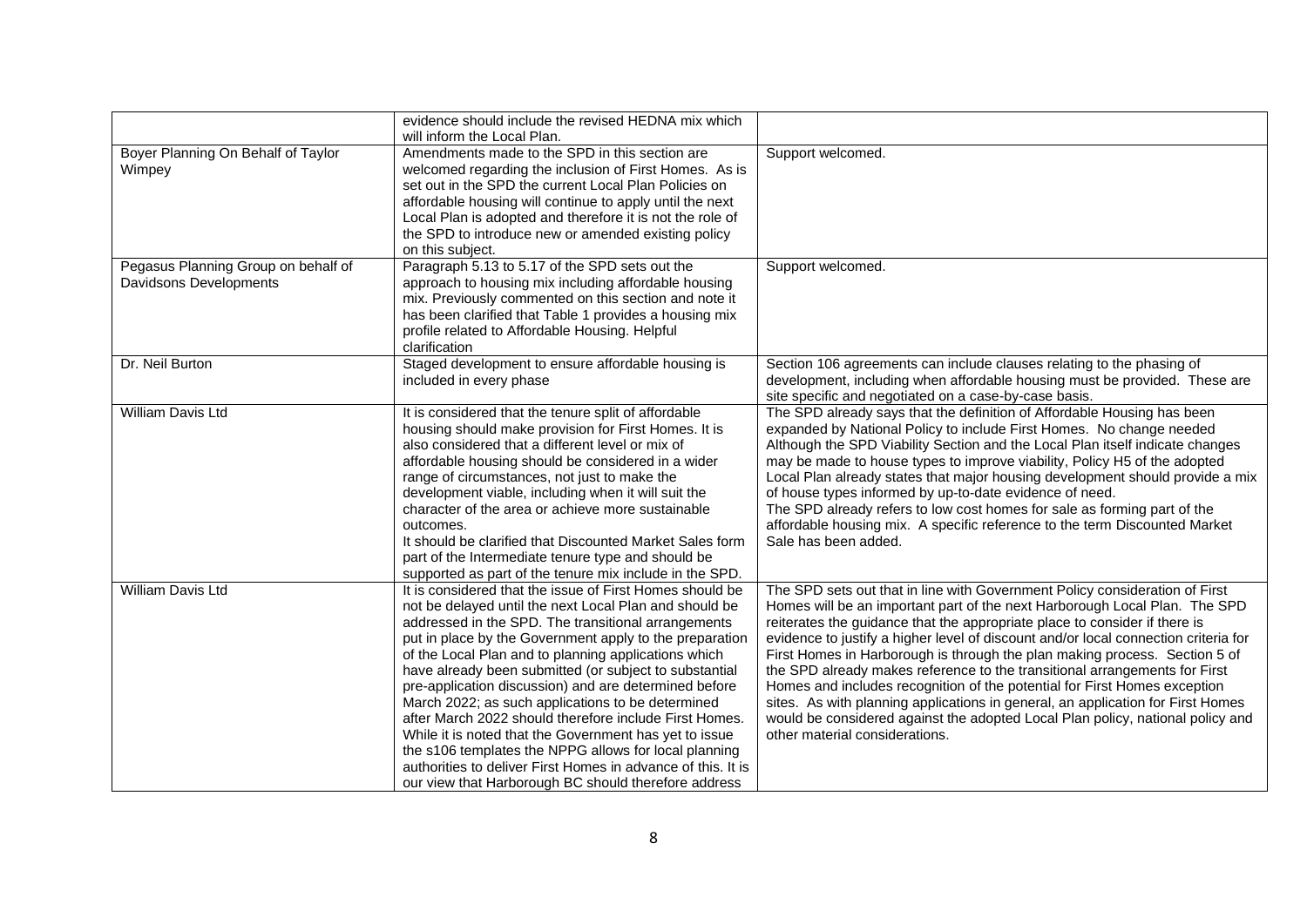|                                  | First Homes in the SPD and take a proactive approach<br>to the inclusion of First Homes in submitted schemes.                                                                                                                                                                                                                                                                                                                                                                                                                                                                                                                                                                                                                                                                                                                                                                                                                                                                                                                                                                                                                                                                                                                                                                                                                                                                                                                                                                                                                                                                                                                                                                                                                                                                                                                                                                                                                                                                                                                                                                             |                                                                                                                                                                                                                                                                                                                                                                                                                                                                                                                                                                                                                                                                                                                                                                                                                                                                                                                                                                                                                                                                                                                                                                                                                                                                                                                                                                                                                                                                                                                           |
|----------------------------------|-------------------------------------------------------------------------------------------------------------------------------------------------------------------------------------------------------------------------------------------------------------------------------------------------------------------------------------------------------------------------------------------------------------------------------------------------------------------------------------------------------------------------------------------------------------------------------------------------------------------------------------------------------------------------------------------------------------------------------------------------------------------------------------------------------------------------------------------------------------------------------------------------------------------------------------------------------------------------------------------------------------------------------------------------------------------------------------------------------------------------------------------------------------------------------------------------------------------------------------------------------------------------------------------------------------------------------------------------------------------------------------------------------------------------------------------------------------------------------------------------------------------------------------------------------------------------------------------------------------------------------------------------------------------------------------------------------------------------------------------------------------------------------------------------------------------------------------------------------------------------------------------------------------------------------------------------------------------------------------------------------------------------------------------------------------------------------------------|---------------------------------------------------------------------------------------------------------------------------------------------------------------------------------------------------------------------------------------------------------------------------------------------------------------------------------------------------------------------------------------------------------------------------------------------------------------------------------------------------------------------------------------------------------------------------------------------------------------------------------------------------------------------------------------------------------------------------------------------------------------------------------------------------------------------------------------------------------------------------------------------------------------------------------------------------------------------------------------------------------------------------------------------------------------------------------------------------------------------------------------------------------------------------------------------------------------------------------------------------------------------------------------------------------------------------------------------------------------------------------------------------------------------------------------------------------------------------------------------------------------------------|
| William Davis Ltd                | It is noted that the HEDNA is now five years old.<br>Applicants should be able to propose off-site<br>contributions.                                                                                                                                                                                                                                                                                                                                                                                                                                                                                                                                                                                                                                                                                                                                                                                                                                                                                                                                                                                                                                                                                                                                                                                                                                                                                                                                                                                                                                                                                                                                                                                                                                                                                                                                                                                                                                                                                                                                                                      | The SPD cannot change policy. The SPD relates to adopted policies in the<br>current Local Plan. The next HENA will inform the policies in the next Local<br>Plan. Policy H2 in the adopted Local Plan already allows for off-site commuted<br>sums "where on-site provision is demonstrated to be impractical"                                                                                                                                                                                                                                                                                                                                                                                                                                                                                                                                                                                                                                                                                                                                                                                                                                                                                                                                                                                                                                                                                                                                                                                                            |
| <b>Clarity Property Midlands</b> | There is no basis at all for determining self and custom<br>build applications under Policy H3. Further, adopting<br>this approach in an SPD would be unlawful.<br>The SPD would in effect be creating a new policy that<br>self-build applications fall under Policy H3. Planning<br>documents which set out development management<br>and site allocation policies, which are intended to guide<br>the determination of applications for planning<br>permission must be prepared as a local development<br>document see regulation $5(1)(a)(iv)$ of the Town and<br>Country Planning (Local Planning) (England)<br>Regulations 2012. A local development document must<br>be submitted for independent examination. Adopting a<br>LDD as an SPD, without examination would renders the<br>document unlawful<br>Policy H3 (Rural Exception Sites) addresses<br>development proposals for affordable housing on small<br>sites in rural areas that would not normally be permitted<br>for housing. It states that these will be approved as rural<br>exception sites where (a) the development would meet<br>clearly evidenced local affordable housing need; (b) the<br>housing remains affordable in perpetuity; (c) the site is<br>proportionate in scale to, closely related to, and in safe<br>and reasonable walking distance of a rural settlement;<br>and (d) the development respects the character, form<br>and appearance of the immediate vicinity and<br>surrounding rural area.<br>This policy has no relevance to an application for self-<br>build housing. The policy only applies to development<br>proposals for affordable housing. The supporting text at<br>paragraph 5.5.1 states that affordable housing refers to<br>a number of housing products as defined by the<br>National Planning Policy Framework (NPPF), 2019.<br>That definition in Annex 2 (now in the 2021 version) is<br>very familiar and we do not need to set it out, suffice to<br>say it does not include self or custom build housing.<br>It is recommended that the Council removes proposed | It is incorrect to suggest that the SPD requires all applications for self and<br>custom build to be determined under policy H3. It does not. Self and custom<br>house-building plots can be provided, and indeed are expected, as part of the<br>larger allocations in the Harborough Local Plan. Plots can also be delivered as<br>windfall site and any proposals for plots on windfall sites would be considered<br>under the relevant adopted Local Plan Policies, particularly the Spatial Strategy<br>in Chapter 3, and the General Development Policies in Chapter 4.<br>What the SPD does say is that where plots are proposed on locations "in rural<br>areas that would not normally be permitted for housing" this means they are<br>exception sites, and as such any proposals for self and custom build-plots on<br>exception sites would be determined under policy H3. Additional wording has<br>been added to the SPD to aid clarity on this point.<br>It is also incorrect to say policy H3 has no relevance to an application for self or<br>custom build housing. Government Guidance on self-build and custom<br>housebuilding specifically mentions (paragraph: 025 reference ID: 57-025-<br>20210508) working with local partners, such as Housing Associations and third<br>sector groups, to custom build affordable housing for veterans and other groups<br>in acute housing need. Affordable custom build housing, such as these types<br>of schemes, could be considered on exception sites. |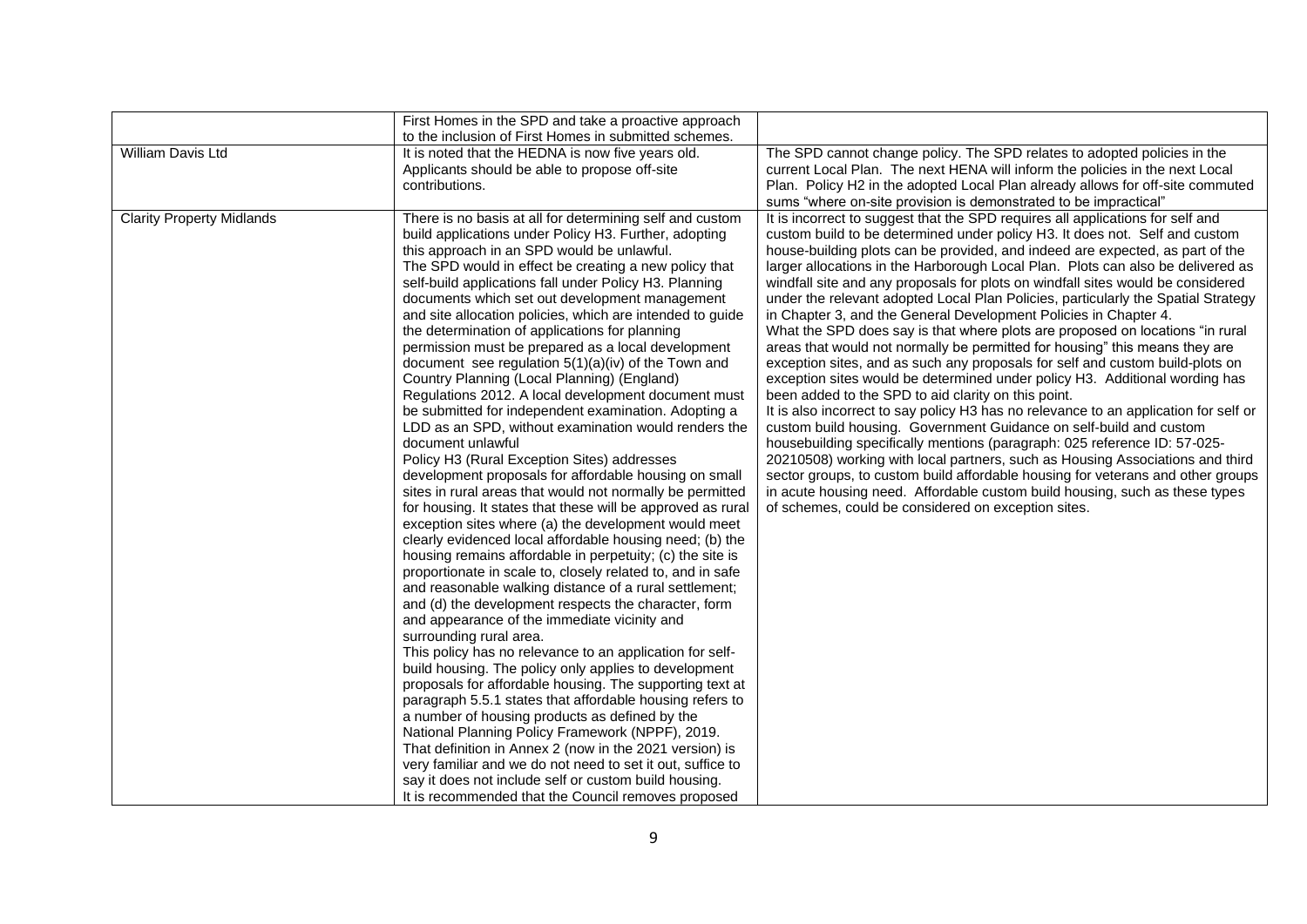|                                                                    | paragraph 5.29 in its entirety or risk exposing itself to<br>legal challenge.                                                                                                                                                                                                                                                                                                                                                                                                                                                                                                                                                                             |                                                                                                                                                                                                                                                                                                                                                                                                                         |
|--------------------------------------------------------------------|-----------------------------------------------------------------------------------------------------------------------------------------------------------------------------------------------------------------------------------------------------------------------------------------------------------------------------------------------------------------------------------------------------------------------------------------------------------------------------------------------------------------------------------------------------------------------------------------------------------------------------------------------------------|-------------------------------------------------------------------------------------------------------------------------------------------------------------------------------------------------------------------------------------------------------------------------------------------------------------------------------------------------------------------------------------------------------------------------|
| Mr. Peter Jones                                                    | Affordable Housing Section (First Homes) If anything it<br>is over detailed                                                                                                                                                                                                                                                                                                                                                                                                                                                                                                                                                                               | Comment noted. However, it is considered necessary to provide a<br>comprehensive explanation in this section, particularly in relation to First<br>Homes as this is a new area of Government Policy.                                                                                                                                                                                                                    |
| Mr. Peter Jones                                                    | In the case of North Kilworth we pursued an innovative<br>route in 2015 whereby the freehold interest in the<br>affordable sites was vested in the Parish Council and<br>the lease of 99 years was granted to an approved<br>Housing Association. This route should be considered<br>as a way of funding Parish Councils and reverting<br>affordable homes back into "public" ownership at a<br>point in the future.                                                                                                                                                                                                                                      | Town and Parish Councils can play a key role in enabling community led<br>housing developments. This includes the undertaking of rural housing needs<br>survey and the production of Neighbourhood Plans, as well as other innovative<br>schemes, such as this innovative affordable housing scheme in North Kilworth.<br>The current Local Plan is already supportive of such schemes, no change<br>needed to the SPD. |
| Mr. Peter Jones                                                    | These are detailed and comprehensive conditions. It<br>would be helpful to include a formal responsibility to<br>advise Parish Councillors of the precise distribution in<br>the case of developments in their area.                                                                                                                                                                                                                                                                                                                                                                                                                                      | Town and Parish Council are already consulted on relevant planning<br>applications, including those for housing and affordable housing. No change to<br>SPD needed.                                                                                                                                                                                                                                                     |
| Mr. David Munnery                                                  | The flexibility clause appears too open to subjective<br>interpretation. Whilst there needs to be flexibility,<br>quantitative criteria would help to provide greater clarity<br>on affordable housing mix.                                                                                                                                                                                                                                                                                                                                                                                                                                               | The SPD cannot change policy. The wording of policy H2 in the adopted Local<br>Plan uses the term 'about' when setting the tenure split for affordable housing.<br>The policy also allows for a variation in tenure split if this is "justified by<br>reference to the latest assessment of affordable housing need." Flexibility is<br>therefore an integral part of the adopted policy.                               |
| Lutterworth Town Council                                           | Does the SPD provide clear guidance on the affordable<br>housing $mix. - A. Yes$                                                                                                                                                                                                                                                                                                                                                                                                                                                                                                                                                                          | Comment noted.                                                                                                                                                                                                                                                                                                                                                                                                          |
| Lutterworth Town Council                                           | Does the SPD provide clear guidance on First Homes -<br>Yes                                                                                                                                                                                                                                                                                                                                                                                                                                                                                                                                                                                               | Comment noted.                                                                                                                                                                                                                                                                                                                                                                                                          |
| Lutterworth Town Council                                           | Yes. Local concern exists regarding the setting of rents<br>in "affordable" housing. Rents of "no more than 80% of<br>the Local Market Rent" may be appropriate in some<br>areas but does not create affordability in others. Rising<br>house prices in areas like Lutterworth merely drive up<br>the local market rent, and while there are plans for a<br>further 2,750 houses which in theory should dilute the<br>market, a very high employment area with increasing<br>employment opportunities gives an ongoing demand for<br>new housing. With an average letting price in<br>Lutterworth of £806 pcm currently, even 80% is hardly<br>affordable | Whilst the comment on Affordable Rent is noted, the definition of Affordable<br>Rent is established in National Policy.                                                                                                                                                                                                                                                                                                 |
| <b>SECTION SIX: COMMUNITY FACILITIES, consultation question 10</b> |                                                                                                                                                                                                                                                                                                                                                                                                                                                                                                                                                                                                                                                           |                                                                                                                                                                                                                                                                                                                                                                                                                         |
| Husbands Bosworth Parish Council                                   | Allocation of funding for community facilities: The ideal<br>from the point of view of a Parish Council is that there<br>would be consultation with the Parish Council (as the                                                                                                                                                                                                                                                                                                                                                                                                                                                                            | The SPD has been updated to include clearer references to the role of Town<br>and Parish Councils in responding to planning application consultations, and<br>how they can use this process to flag any comments, concerns or requests for                                                                                                                                                                              |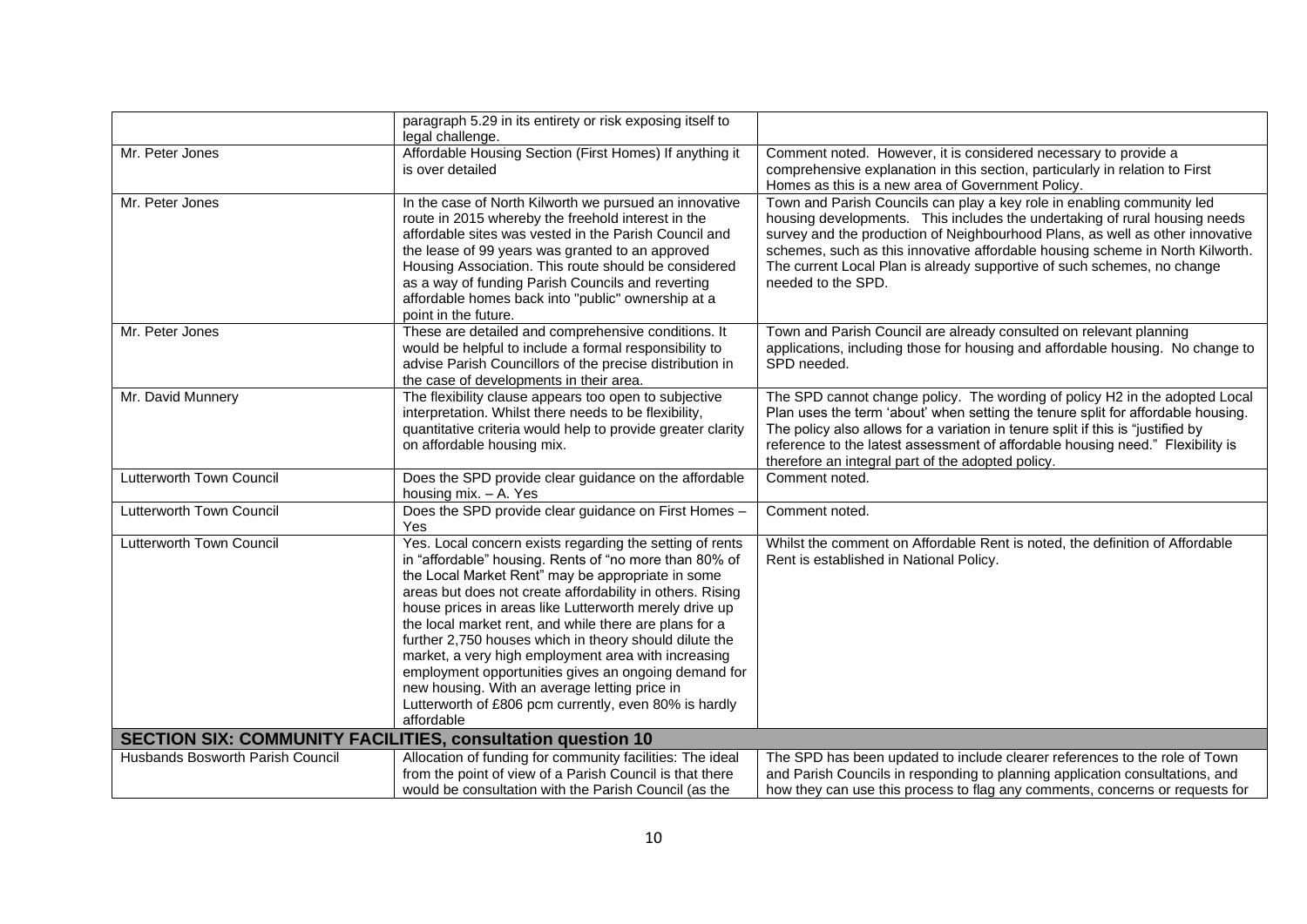|                                         | voice of the community in which the development is to<br>take place) as to the community's priorities, and that<br>this would be reflected in the various Section 106<br>allocations which become available for the Parish to<br>utilise. Paragraphs 6.5 and 6.3 suggest that<br>consultation or discussion takes place, the Parish to<br>have an opportunity for input into the division of funding.<br>Section 106 Agreement do not necessarily equate to<br>the same sums of money becoming available for the<br>Parish to spend on projects.                                                                                                                              | s106 contributions, which will then be considered by the DM officer. The<br>section on two tier authority has also been expanded with an additional section<br>about s106 elements which are which are not District or County Council<br>functions, including reference to the role of Town and Parish Councils.<br>S106 requests can only be sought where there is a clear policy basis to request<br>them, and the spending of the contributions has to be in accord with legal<br>agreement. The Council's Infrastructure Funding Statement(s) report S106<br>contribution received and spent. No change needed.                                                                                                                                                                                                                                                                                                                                                                                                          |
|-----------------------------------------|-------------------------------------------------------------------------------------------------------------------------------------------------------------------------------------------------------------------------------------------------------------------------------------------------------------------------------------------------------------------------------------------------------------------------------------------------------------------------------------------------------------------------------------------------------------------------------------------------------------------------------------------------------------------------------|------------------------------------------------------------------------------------------------------------------------------------------------------------------------------------------------------------------------------------------------------------------------------------------------------------------------------------------------------------------------------------------------------------------------------------------------------------------------------------------------------------------------------------------------------------------------------------------------------------------------------------------------------------------------------------------------------------------------------------------------------------------------------------------------------------------------------------------------------------------------------------------------------------------------------------------------------------------------------------------------------------------------------|
| <b>Husbands Bosworth Parish</b>         | Paragraph 6.4, Level of Contribution to Community<br>Facilities, makes reference to the "Refresh of the<br>Harborough District Community Infrastructure<br>Assessment' undertaken by Peter Brett 2017,<br>specifically Chapter 4. Although one table from this<br>chapter is included, I would have expected that there<br>would either be a link to the entire document, or that it<br>could be found on the HDC website, via the Search<br>facility. However, there is no link and the Search facility<br>is unable to locate it. The lack of access to these<br>documents means that the reader cannot see the basis<br>on which decisions and calculations have been made | The SPD has been updated to include a link to the Harborough District<br>Community Infrastructure Assessment. The SPD signposts to other documents<br>where these include evidence and calculations used for S106 agreement.<br>There is no need to repeat this level of detail in the SPD, but the key table,<br>which sets out the contributions payable, has been reproduced within the SPD.<br>The work on Harborough District Community Infrastructure is long concluded<br>and as such it's content falls outside the scope of this SPD consultation.<br>Work is ongoing elsewhere in the Council to improve the functionality and<br>searchability of the Council's website.                                                                                                                                                                                                                                                                                                                                          |
| <b>Husbands Bosworth Parish Council</b> | Paragraph 7.6 there is reference to the Harborough<br>District Playing Pitches Strategy 2018. However, there<br>is no link, and the website search facility cannot locate<br>this document. The lack of access to these documents<br>means that the reader cannot see the basis on which<br>decisions and calculations have been made.                                                                                                                                                                                                                                                                                                                                        | The SPD has been updated to include specific sections on both the<br>Harborough Open Space Strategy (HOSS) 2021, and the Harborough District<br>Playing Pitches Strategy 2019. The SPD signposts to these documents which<br>include the evidence and calculations used, so there is no need to repeat this in<br>the SPD. The content of the Playing Pitch Strategy is already agreed, and as<br>therefore falls outside the scope of this SPD consultation.                                                                                                                                                                                                                                                                                                                                                                                                                                                                                                                                                                |
| Sports England                          | There is no reference to the Harborough Built Sports<br>Facilities Strategy (BSFS) which deals with Leisure<br>Centres and other built sports facilities. This strategy<br>has already been used in conjunction with Sports<br>England's Sports Facilities Calculator to understand<br>demand from development for sports halls and<br>swimming pools. and the proposed new Harborough<br>LC. The BSFS also updates the position/evidence on<br>supply, demand, use and quality of community and<br>village halls.                                                                                                                                                            | The SPD has been updated to include specific sections the Harborough Open<br>Space Strategy (HOSS) 2021, the Harborough Built Facilities Strategy 2020,<br>the Sport England calculator and the Harborough District Playing Pitches<br>Strategy 2018. The SPD signposts to these documents which include the<br>evidence and calculations used. Furthermore, an additional para has been<br>added to Section 1 to explain that Local Plan policies set out what contribution<br>can be sought for, and an individual assessment of the application will be<br>undertaken to determine what will be sought for in relation to a particular<br>scheme.<br>The Council utilises the Sport England Sport Facilities Calculator to help<br>understand demand and need for certain types of sports facilities, both new<br>facilities and improvements to existing ones. The results are used to inform and<br>evidence S106 contribution requests. The Council will continue to work closely<br>with Sport England going forward. |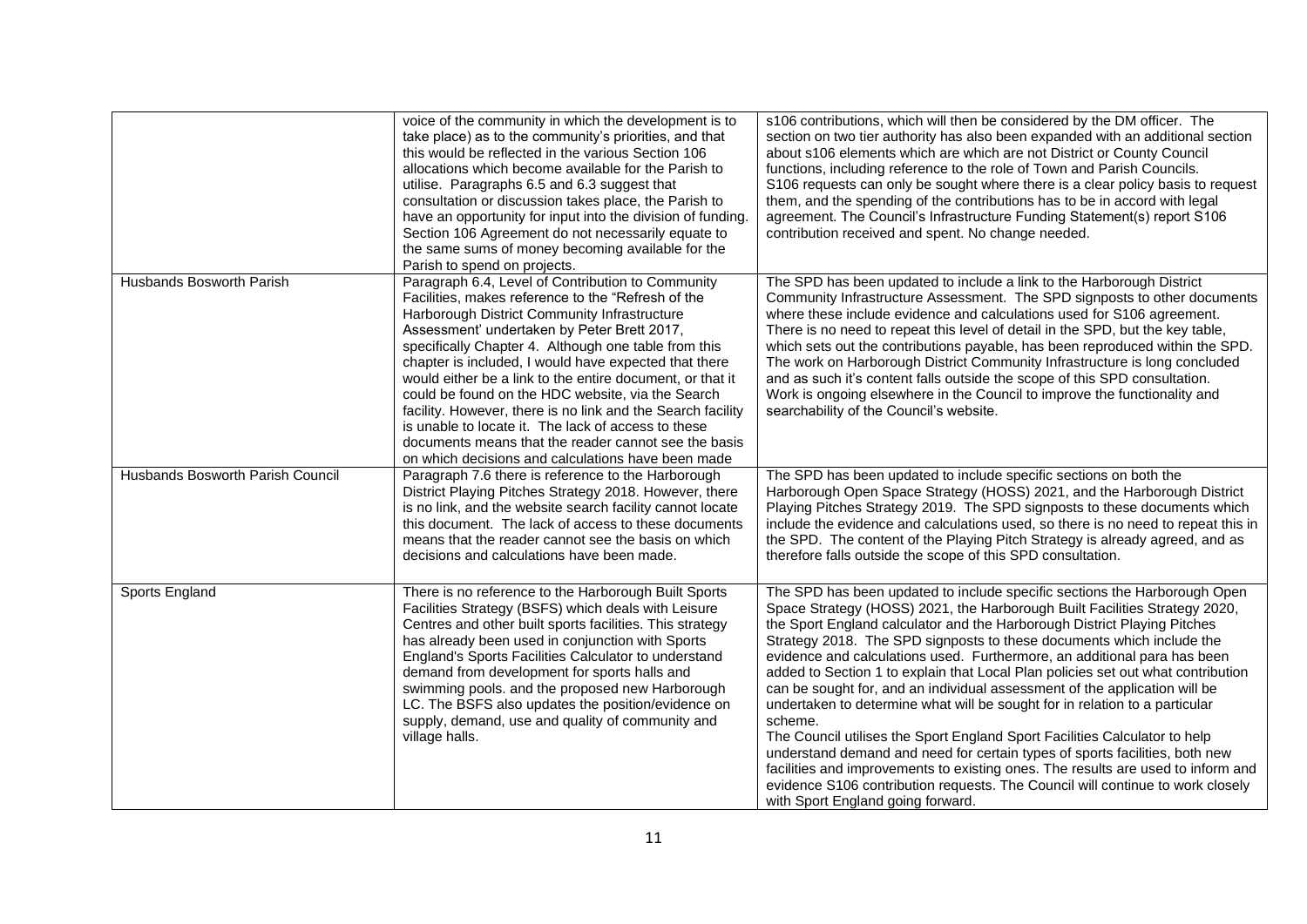| Lutterworth Town Council            | Yes. The Community Facilities Officer is excellent at                           | Comment welcomed.                                                                 |  |  |  |
|-------------------------------------|---------------------------------------------------------------------------------|-----------------------------------------------------------------------------------|--|--|--|
|                                     | communicating and discussing future needs, and this is                          |                                                                                   |  |  |  |
|                                     | exactly the approach that we need across all S106                               |                                                                                   |  |  |  |
|                                     | typologies.                                                                     |                                                                                   |  |  |  |
| Mr. Peter Jones                     | Section is quite explicit.                                                      | Comment noted.                                                                    |  |  |  |
|                                     | SECTION SEVEN: OPEN SPACE SPORTS RECREATION PROVISION, consultation question 11 |                                                                                   |  |  |  |
| Boyer Planning on Behalf of Taylor  | Sums for open space sport and recreation provision                              | The SPD has been updated to include specific sections on both the                 |  |  |  |
| Wimpey Ltd                          | should be justified under Policy G12 of Local Plan. So,                         | Harborough Open Space Strategy (HOSS) 2021, and the Harborough District           |  |  |  |
|                                     | we welcome Council's commitment to periodically                                 | Playing Pitches Strategy 2019. The SPD signposts to these documents which         |  |  |  |
|                                     | review the level of need. Additional guidance should be                         | include the evidence and calculations used, so there is no need to repeat this in |  |  |  |
|                                     | provided on how the SPD and HOSS strategy work                                  | the SPD. Furthermore, an additional para has been added to Section 1 to           |  |  |  |
|                                     | together to inform the calculation and controls of                              | explain that Local Plan policies set out what contribution can be sought for, and |  |  |  |
|                                     | commuted sums sought. It is acknowledged that the                               | an individual assessment of the application will be undertaken to determine       |  |  |  |
|                                     | Open Spaces Strategy falls outside the scope of the                             | what will be sought for in relation to a particular scheme.                       |  |  |  |
|                                     | SPD but for transparency and to aid timely development                          |                                                                                   |  |  |  |
|                                     | the two documents should be in harmony.                                         |                                                                                   |  |  |  |
| Mr. Peter Jones                     | Section is quite explicit.                                                      | Comment noted.                                                                    |  |  |  |
| Lutterworth Town Council            | Does the additional information provide clear guidance                          | Comment noted.                                                                    |  |  |  |
|                                     | on the issue of open space, sports recreation provision?                        |                                                                                   |  |  |  |
|                                     | Yes                                                                             |                                                                                   |  |  |  |
| Sport England                       | The Playing Pitch Strategy is successfully being used                           | The SPD has been updated to include specific sections on both the                 |  |  |  |
|                                     | and currently under review. However, some outdoor                               | Harborough Open Space Strategy (HOSS) 2021 The Harborough District                |  |  |  |
|                                     | built facilities are covered in the Built Sports Facilities                     | Playing Pitches Strategy 2019.                                                    |  |  |  |
|                                     | Strategy which is not referenced in this section.                               |                                                                                   |  |  |  |
|                                     | SECTION TEN: HOUSEHOLD WASTE & RECYCLING RECEPTACLES, consultation question 12  |                                                                                   |  |  |  |
| Mr. Peter Jones                     | Receptacles please! There should be provision for                               | Comments noted. The idea of community led composting and waste recovery           |  |  |  |
|                                     | community engagement in developing local community                              | facilities will be passed through to the Waste Team and the Climate Change        |  |  |  |
|                                     | recovery facilities, particularly in relation to locally                        | Group.                                                                            |  |  |  |
|                                     | managed composting and shredding of heavy biogenic                              |                                                                                   |  |  |  |
|                                     | waste streams. These are held back in terms (in terms                           |                                                                                   |  |  |  |
|                                     | of localised composting facilities e.g.) due to lack of                         |                                                                                   |  |  |  |
|                                     | funding.                                                                        |                                                                                   |  |  |  |
| Lutterworth Town Council            | Does this additional information provide clear guidance                         | Comment noted.                                                                    |  |  |  |
|                                     | on this section? Yes                                                            |                                                                                   |  |  |  |
|                                     | <b>SECTION ELEVEN: BIODIVERSITY NET GAIN, consultation question 13</b>          |                                                                                   |  |  |  |
| Pegasus Planning Group on behalf of | Section 11 of the SPD deals with Biodiversity Net Gain.                         | Comment noted. SPD has been amended to reflect the progression of the             |  |  |  |
| <b>Davidsons Developments</b>       | The section refers to the Environment Bill. The                                 | Environment Bill to the Environment Act and the transitional period. The          |  |  |  |
|                                     | Environment Bill received Royal Assent on 9th                                   | current Local Plan already required no net loss of Biodiversity, and this policy  |  |  |  |
|                                     | November 2021. Number of its provision will be subject                          | will be reviewed in the next Local Plan to take account of the changing national  |  |  |  |
|                                     | to secondary legislation, including the provisions of                           | policy in this area. In the interim, some developers may wish to deliver          |  |  |  |
|                                     | biodiversity net gain. The Council should review and                            | Biodiversity Net Gain and the Government is keen for LPAs to encourage this.      |  |  |  |
|                                     | amend wording of paragraph 11.6 of the SPD.                                     |                                                                                   |  |  |  |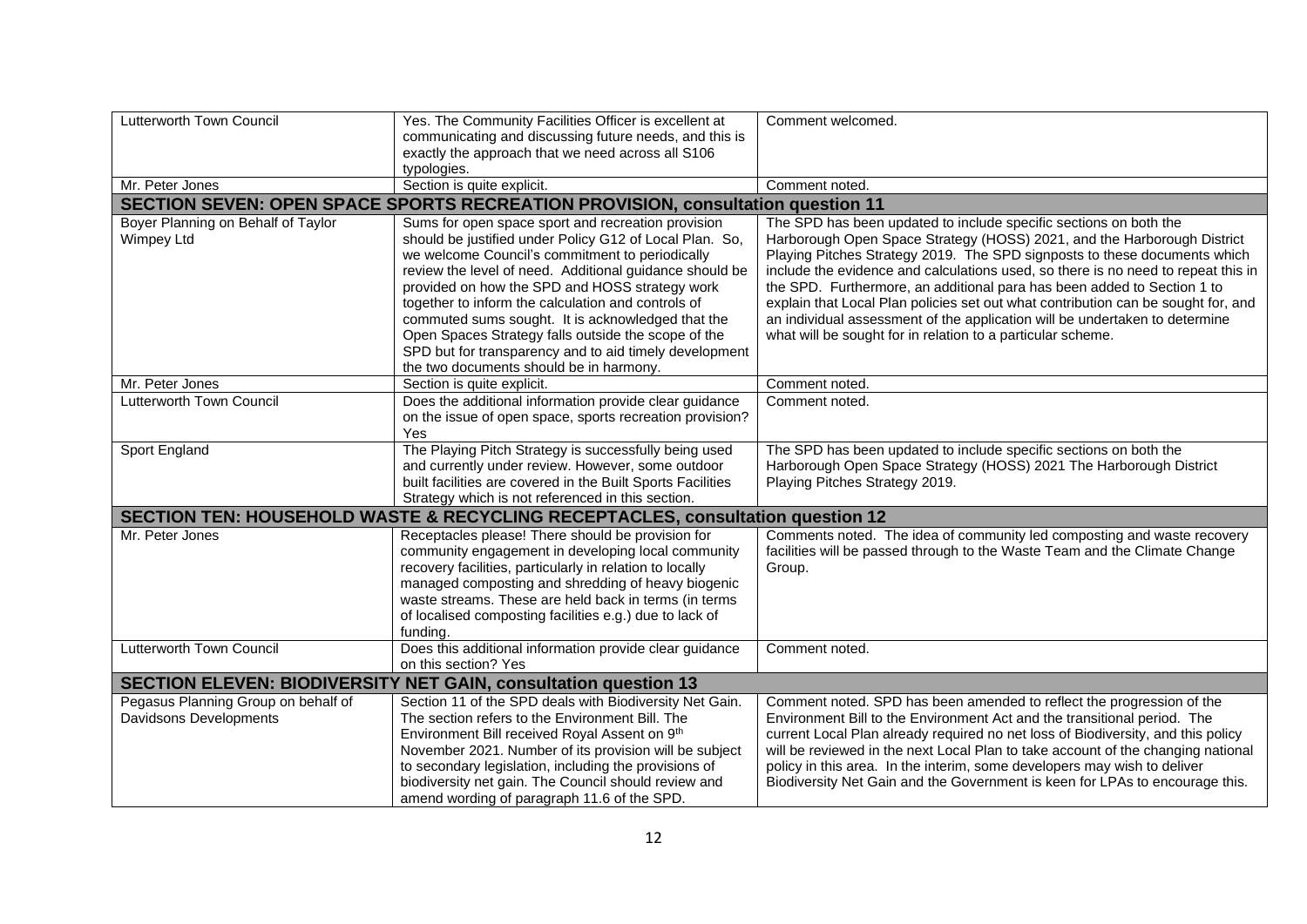| Leicestershire County Council                                                               | The area of Biodiversity Net Gain appears to have<br>moved on since the section was first drafted.<br>BNG is still in an interim stage, pending further<br>regulations from Central Government, but since HDC<br>wrote this, the Environment Act has had Royal Assent,<br>so references to BNG need updating to reflect this.                                                                                                                                                                                                                                                                                                                                                                                                                                                                                                                                                                                                                                                                                                                                                                                                            | Comment noted. SPD has been amended to reflect the progression of the<br>Environment Bill to the Environment Act and the transitional period. The<br>current Local Plan already required no net loss of Biodiversity, and this policy<br>will be reviewed in the next Local Plan to take account of the changing national<br>policy in this area. In the interim, some developers may wish to deliver<br>Biodiversity Net Gain and the Government is keen for LPAs to encourage this. |  |
|---------------------------------------------------------------------------------------------|------------------------------------------------------------------------------------------------------------------------------------------------------------------------------------------------------------------------------------------------------------------------------------------------------------------------------------------------------------------------------------------------------------------------------------------------------------------------------------------------------------------------------------------------------------------------------------------------------------------------------------------------------------------------------------------------------------------------------------------------------------------------------------------------------------------------------------------------------------------------------------------------------------------------------------------------------------------------------------------------------------------------------------------------------------------------------------------------------------------------------------------|---------------------------------------------------------------------------------------------------------------------------------------------------------------------------------------------------------------------------------------------------------------------------------------------------------------------------------------------------------------------------------------------------------------------------------------------------------------------------------------|--|
| Mr. Peter Jones                                                                             | The Environment Bill is a damp squib and very vague in<br>terms of provision                                                                                                                                                                                                                                                                                                                                                                                                                                                                                                                                                                                                                                                                                                                                                                                                                                                                                                                                                                                                                                                             | SPD has been amended to reflect the progression of the Environment Bill to the<br>Environment Act. We are currently in the transitional period and further advice<br>and guidance on BNG is expected from the Government.                                                                                                                                                                                                                                                             |  |
| Mr. Richard Wilson                                                                          | The information is incorrect the Environment Bill<br>received Roval Consent November 2021                                                                                                                                                                                                                                                                                                                                                                                                                                                                                                                                                                                                                                                                                                                                                                                                                                                                                                                                                                                                                                                | Comment noted. SPD has been amended to reflect the progression of the<br>Environment Bill to the Environment Act.                                                                                                                                                                                                                                                                                                                                                                     |  |
| William Davis Ltd                                                                           | The reference to the Environment Bill in Paragraph 11.2<br>will need to be updated as it has now gained Royal<br>Assent. It should be noted however that the<br>Environment Act is not yet commenced. Section 147 of<br>the Act sets out that Part 6 of the Act (which includes<br>the sections on biodiversity net gain) only comes into<br>force when the Secretary of State issues regulations.<br>The government's response to the Net Gain<br>Consultation indicated a transition period of two years.<br>While it is accepted that the NPPF (paragraph 174d)<br>requires the provision of net gain and Policy GI 5 of the<br>adopted Harborough Local Plan supports no net loss of<br>natural resources and contribute to wider biodiversity<br>improvements there is no current requirement to<br>achieve a 10% net gain (see response to paragraph<br>11.2 regarding the commencement of the Environment<br>Act). It should therefore be clarified in the SPD that, until<br>either the Environment Act is commenced, or the Local<br>Plan is reviewed, that the 10% figure is not required by<br>either planning policy or law. | Comment noted. SPD has been amended to reflect the progression of the<br>Environment Bill to the Environment Act and the transitional period. The<br>current Local Plan already required no net loss of Biodiversity, and this policy<br>will be reviewed in the next Local Plan to take account of the changing national<br>policy in this area. In the interim, some developers may wish to deliver<br>Biodiversity Net Gain and the Government is keen for LPAs to encourage this. |  |
| Lutterworth Town Council                                                                    | Does the additional information provide clear guidance<br>on this issue/section? Yes                                                                                                                                                                                                                                                                                                                                                                                                                                                                                                                                                                                                                                                                                                                                                                                                                                                                                                                                                                                                                                                     | Comment noted. SPD to be amended to reflect the progression of the<br>Environment Bill to the Environment Act                                                                                                                                                                                                                                                                                                                                                                         |  |
| Boyer Planning on Behalf of Taylor<br>Wimpey<br><b>SECTION TWELVE: SUSTAINABLE DRAINAGE</b> | Biodiversity net gain should be considered through<br>Local Plan Review. Policy linkages should be provided<br>through the document.                                                                                                                                                                                                                                                                                                                                                                                                                                                                                                                                                                                                                                                                                                                                                                                                                                                                                                                                                                                                     | The current Local Plan already required no net loss of Biodiversity, and this<br>policy will be reviewed in the next Local Plan to take account of the changing<br>national policy in this area. In the interim, some developers may wish to deliver<br>Biodiversity Net Gain and the Government is keen for LPAs to encourage this.<br>Section 11 of the SPD has been updated to reflect the Environment Bill<br>becoming an Act.                                                    |  |
|                                                                                             |                                                                                                                                                                                                                                                                                                                                                                                                                                                                                                                                                                                                                                                                                                                                                                                                                                                                                                                                                                                                                                                                                                                                          |                                                                                                                                                                                                                                                                                                                                                                                                                                                                                       |  |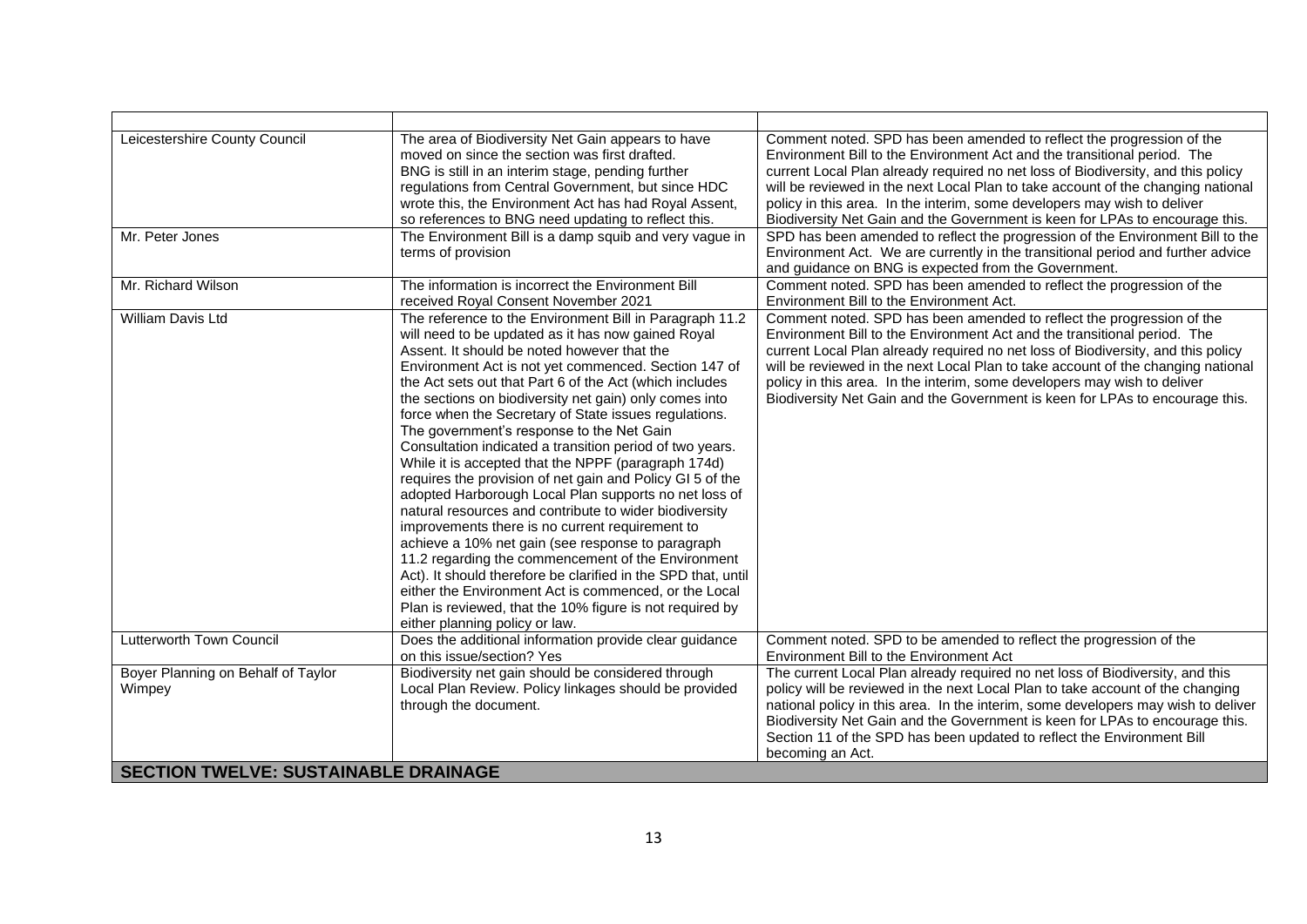| Mr. Peter Jones                                                           | The use of the word "should" means it will not happen.<br>There is no comment space in relation to flooding yet in<br>North Kilworth this is a major issue due the quantity and<br>location of at least 2 X 23 plus housing sites. Why is this<br>so?                                                                                                                                                                                                                                                                                                                                    | Policy CC4 in the adopted Local Plan states that major development must<br>incorporate SuDS and para 10.7.3 encourages SuDS on minor applications.<br>Planning obligations would be necessary to ensure delivery of drainage<br>systems if delivered off site, so this is referred to in the Planning Obligations<br>SPD. The best practice guidance referred to sets out the range of factors to be<br>considered when designing SuDS.<br>National Policy and Guidance, particularly the Sequential Test, and the location<br>of development policies in the Local Plan seek to steer development away for<br>land at risk of flooding. The SPD cannot make policy. |  |  |  |
|---------------------------------------------------------------------------|------------------------------------------------------------------------------------------------------------------------------------------------------------------------------------------------------------------------------------------------------------------------------------------------------------------------------------------------------------------------------------------------------------------------------------------------------------------------------------------------------------------------------------------------------------------------------------------|----------------------------------------------------------------------------------------------------------------------------------------------------------------------------------------------------------------------------------------------------------------------------------------------------------------------------------------------------------------------------------------------------------------------------------------------------------------------------------------------------------------------------------------------------------------------------------------------------------------------------------------------------------------------|--|--|--|
|                                                                           | <b>SECTION THIRTEEN: BROADBAND CONNECTIVITY, consultation question 14</b>                                                                                                                                                                                                                                                                                                                                                                                                                                                                                                                |                                                                                                                                                                                                                                                                                                                                                                                                                                                                                                                                                                                                                                                                      |  |  |  |
| Kibworth Beauchamp Parish Council                                         | This seems to only apply to major developments. Are<br>smaller, especially windfall developments, to be left<br>without high-speed broadband connectivity? Policy<br>needs amending so all new developments are included                                                                                                                                                                                                                                                                                                                                                                 | Local Plan Policy IN3 refers to major developments. Major developments for<br>the purposes of planning obligations are defined in national policy as 10<br>dwellings or more dwellings. The SPD cannot change policy. Any review of<br>policy would need to be considered in the next Local Plan.                                                                                                                                                                                                                                                                                                                                                                    |  |  |  |
| Lutterworth Town Council                                                  | Does the additional information provide clear guidance<br>on this issue/section ? Yes                                                                                                                                                                                                                                                                                                                                                                                                                                                                                                    | Comment noted.                                                                                                                                                                                                                                                                                                                                                                                                                                                                                                                                                                                                                                                       |  |  |  |
| SECTION FOURTEEN: LECIESTERSHIRE COUNTY COUNCIL, consultation question 15 |                                                                                                                                                                                                                                                                                                                                                                                                                                                                                                                                                                                          |                                                                                                                                                                                                                                                                                                                                                                                                                                                                                                                                                                                                                                                                      |  |  |  |
| Pegasus Planning Group on behalf of<br><b>Davidsons Developments</b>      | Section 14 of the SPD refers to contributions towards<br>LCC services and advises that the County Council will<br>assess its infrastructure needs and make CIL regulation<br>test compliant requests for Section 106 developer<br>contributions in relation to its services. For larger scale<br>development proposals, the range of Section 106<br>requests can be extensive and can in certain<br>circumstances raise issues of viability. It can then be a<br>matter for the local planning authority and County<br>Council to reach agreement on the priorities for<br>contributions | National policies and policies in the Local Plan allow for site specific viability<br>assessment where the impact of S106 requests undermine viability. Any site-<br>specific discussions would be undertaken on a case-by-case basis informed by<br>evidence the evidence presented. If it was accepted that the burden of Section<br>106 requests for a particular scheme made the development unviable<br>negotiations would proceed on the basis of finding a viable scheme that<br>delivered maximum public benefits and was acceptable in planning terms. This<br>would include ongoing engagement with all relevant parties.                                  |  |  |  |
| Mr Peter Jones                                                            | Any further comments? None                                                                                                                                                                                                                                                                                                                                                                                                                                                                                                                                                               | Noted                                                                                                                                                                                                                                                                                                                                                                                                                                                                                                                                                                                                                                                                |  |  |  |
| Leicestershire County Council                                             | The list provided under point 14.1 is not an exhaustive<br>list of services the County Council may wish to assess<br>its infrastructure needs against; could the wording<br>change to indicate that the list of services may alter in<br>line with future Policy. Could a reference be added to<br>Sustainable Travel Initiatives                                                                                                                                                                                                                                                        | Section 14 has been amended to include specific reference and links to the<br>County Council Planning Obligations policy. Para 14.1 refers to Local Plan<br>policies and the SPD has to reflect current adopted policy. However, a new<br>sentence has been added to para 14.2 to show the County policy may be<br>updated. Sustainable travel initiatives would be covered under 'Highways and<br>Transportation'.                                                                                                                                                                                                                                                  |  |  |  |
| Leicestershire County Council                                             | Amend para 14.2 of the SPD to account for future<br>revisions of LCC Planning Obligations Policy                                                                                                                                                                                                                                                                                                                                                                                                                                                                                         | Para 14.2 has been amended to include a reference to the fact the LCC policy<br>may be reviewed.                                                                                                                                                                                                                                                                                                                                                                                                                                                                                                                                                                     |  |  |  |